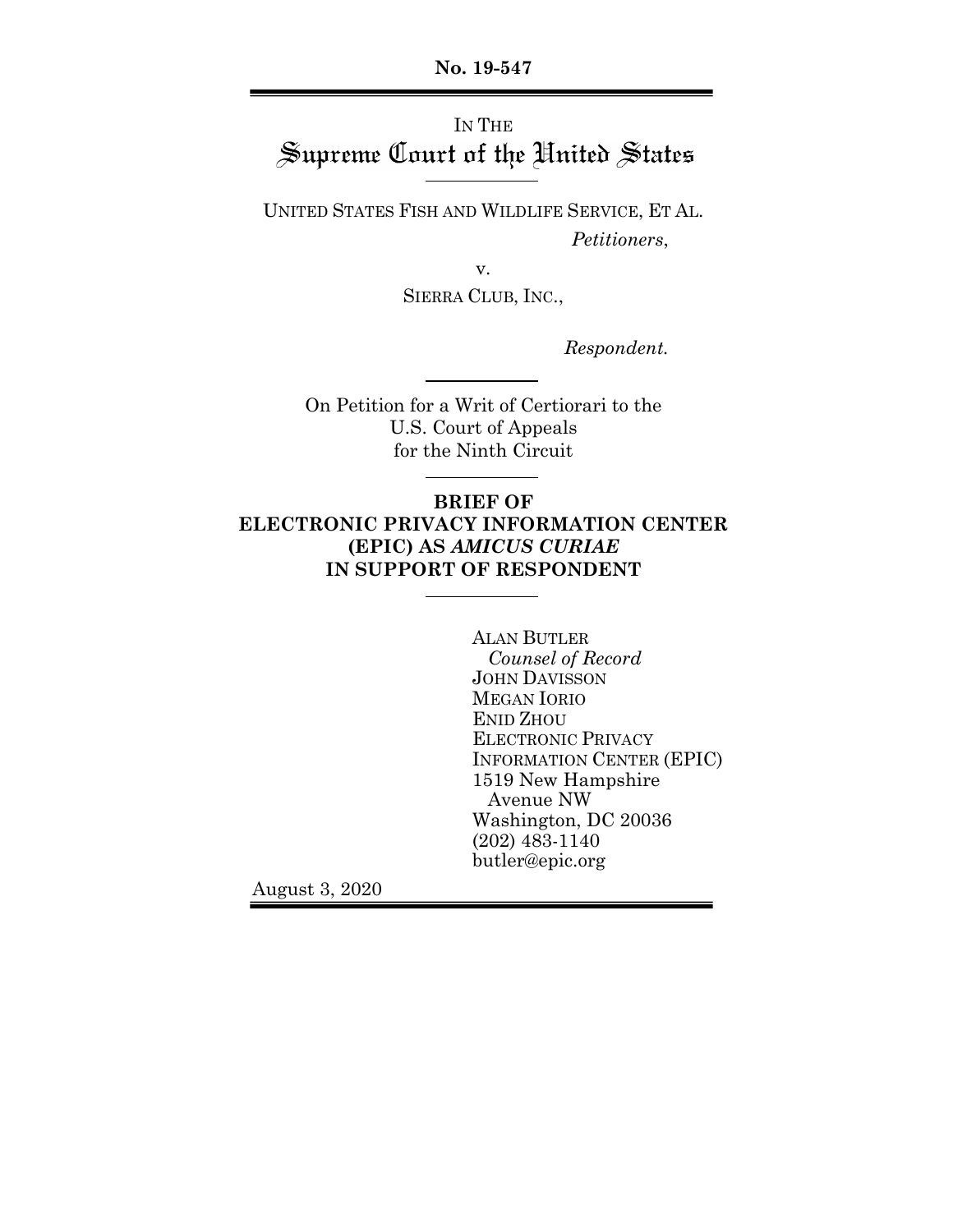## **TABLE OF CONTENTS**

| INTEREST OF THE AMICUS CURIAE 1                                                                                                      |
|--------------------------------------------------------------------------------------------------------------------------------------|
|                                                                                                                                      |
|                                                                                                                                      |
| A primary purpose of FOIA is to prevent<br>I.<br>the development of "secret law." 4                                                  |
| II. Public access to agencies' threshold and<br>intermediate decisions is necessary to<br>ensure compliance with privacy and other   |
| III. This Court should provide clear guidance<br>on the narrow scope of Exemption 5 to<br>prevent unnecessary litigation and delay14 |
|                                                                                                                                      |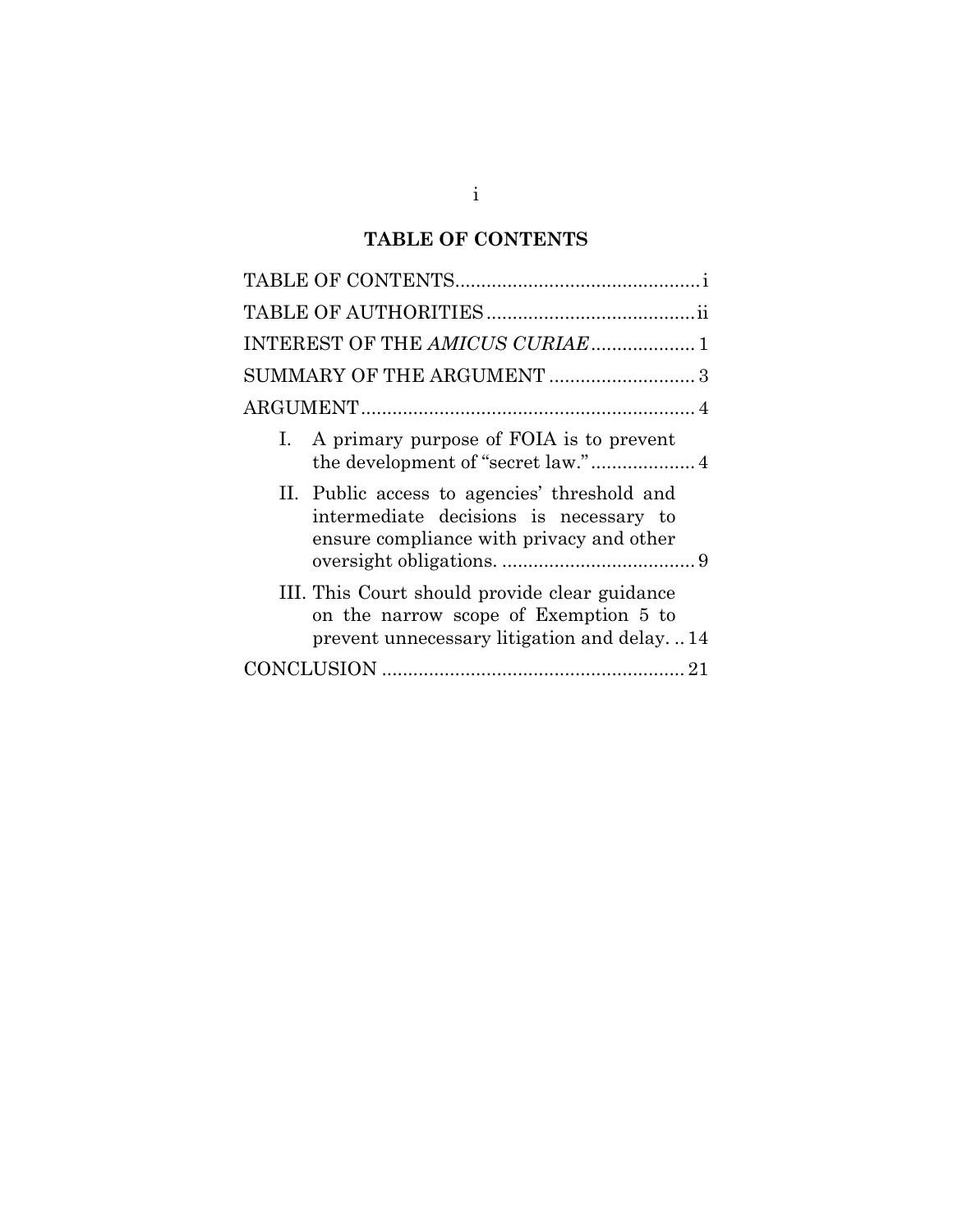## **TABLE OF AUTHORITIES**

## CASES

| Dep't of Air Force v. Rose,                                                                                 |
|-------------------------------------------------------------------------------------------------------------|
| DOJ v. Tax Analysts,                                                                                        |
| EPIC v. DEA,<br>208 F. Supp. 3d 108 (D.D.C. 2016)  12                                                       |
| $EPIC$ v. DOJ,                                                                                              |
| $EPIC$ v. DOJ,                                                                                              |
| $EPIC$ v. DOJ,                                                                                              |
| $EPIC$ v. DOJ,<br>No. 18-5307, 2020 WL 1919646 (D.C. Cir.                                                   |
| $EPIC$ v. FBI,<br>235 F. Supp. 3d 207 (D.D.C. 2017)  12                                                     |
| Milner v. Dep't of Navy,                                                                                    |
| NLRB v. Sears, Roebuck & Co.,                                                                               |
| <b>STATUTES</b>                                                                                             |
| $\blacktriangleright$ TT $\cap$ $\cap$ $\circ$ $\blacktriangleright$ $\land$ $\cap$ $\land$ $\land$ $\land$ |

| E-Government Act, Pub. L. No. 107-347, 116 |  |
|--------------------------------------------|--|
|                                            |  |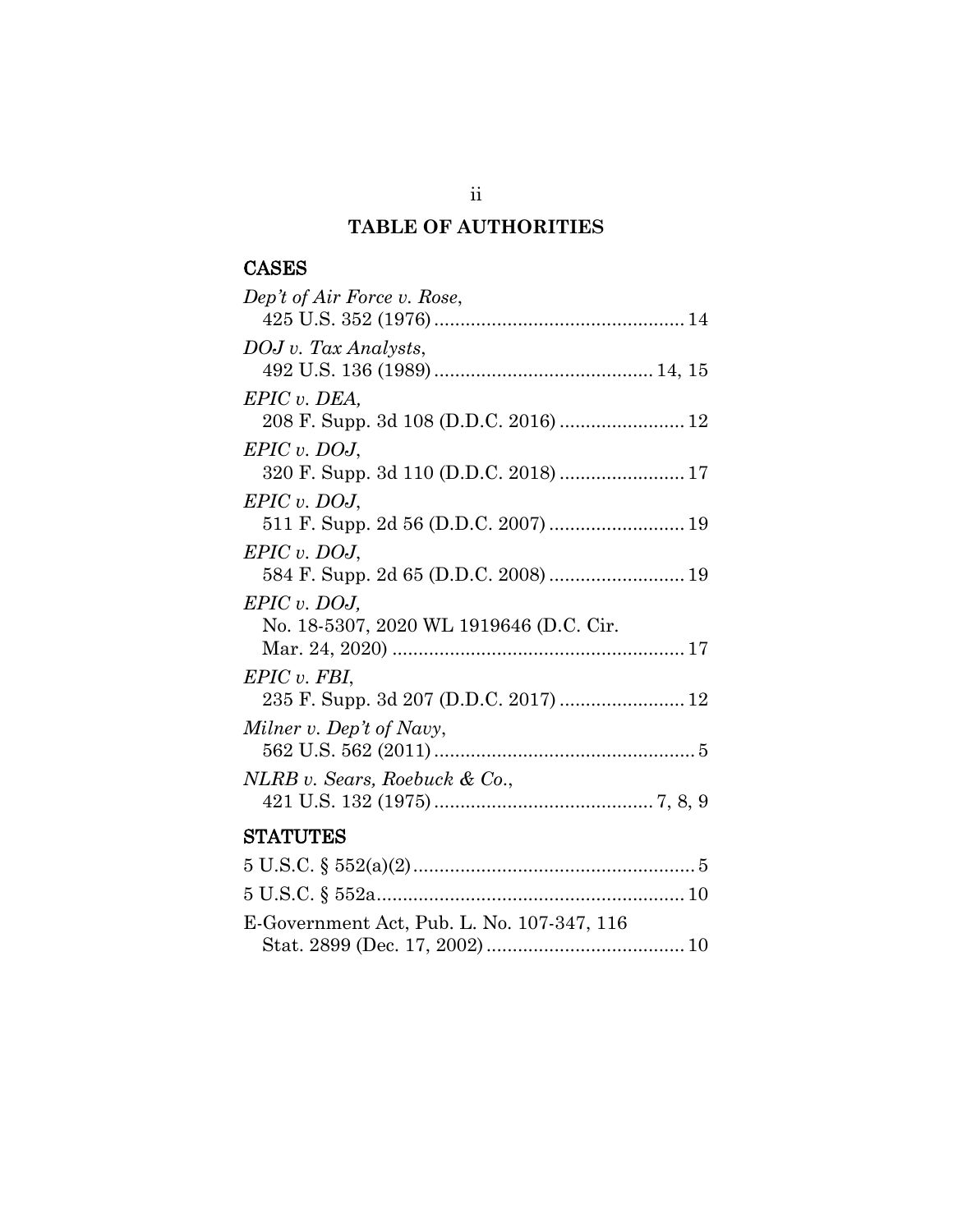## OTHER AUTHORITIES

| Bureau of Justice Assistance, Dep't of Justice,<br>Guide to Conducting Privacy Impact                                                      |
|--------------------------------------------------------------------------------------------------------------------------------------------|
| Assessments for State, Local, and Tribal                                                                                                   |
| Complaint for Injunctive Relief, <i>EPIC v. DOJ</i> ,<br>320 F. Supp. 3d 110 (D.D.C. 2018) (No. 17-cv-                                     |
| Defendant's Motion for Summary Judgment,<br><i>EPIC v. DOJ</i> , 320 F. Supp. 3d 110 (D.D.C.<br>2018) (No. 17-cv-00410), 2018 WL 949174 17 |
| Dep't of Homeland Sec., Privacy Compliance                                                                                                 |
| Dep't of Justice, Predictive Analytics In Law<br>Enforcement: A Report by the Department of                                                |
| Edward H. Levi, A.G.'s 1974 FOI Amdts. Mem.                                                                                                |
| E-mail from Dena Kozanas, Chief Privacy<br>Officer, U.S. Dep't of Homeland Sec., to<br>Jeramie Scott, Senior Counsel, EPIC (July 10,<br>12 |
| EPIC, EPIC Obtains DOJ Report on Predictive<br>Policing and Al-"Individual Liberty is at<br>$Stake'' (2020) \dots$<br>. 17                 |
| EPIC, Investigations of Google Street View                                                                                                 |
| Fed. Bureau of Investigation, <i>Department of</i><br><b>Justice/FBI Privacy Impact Assessments</b>                                        |

## iii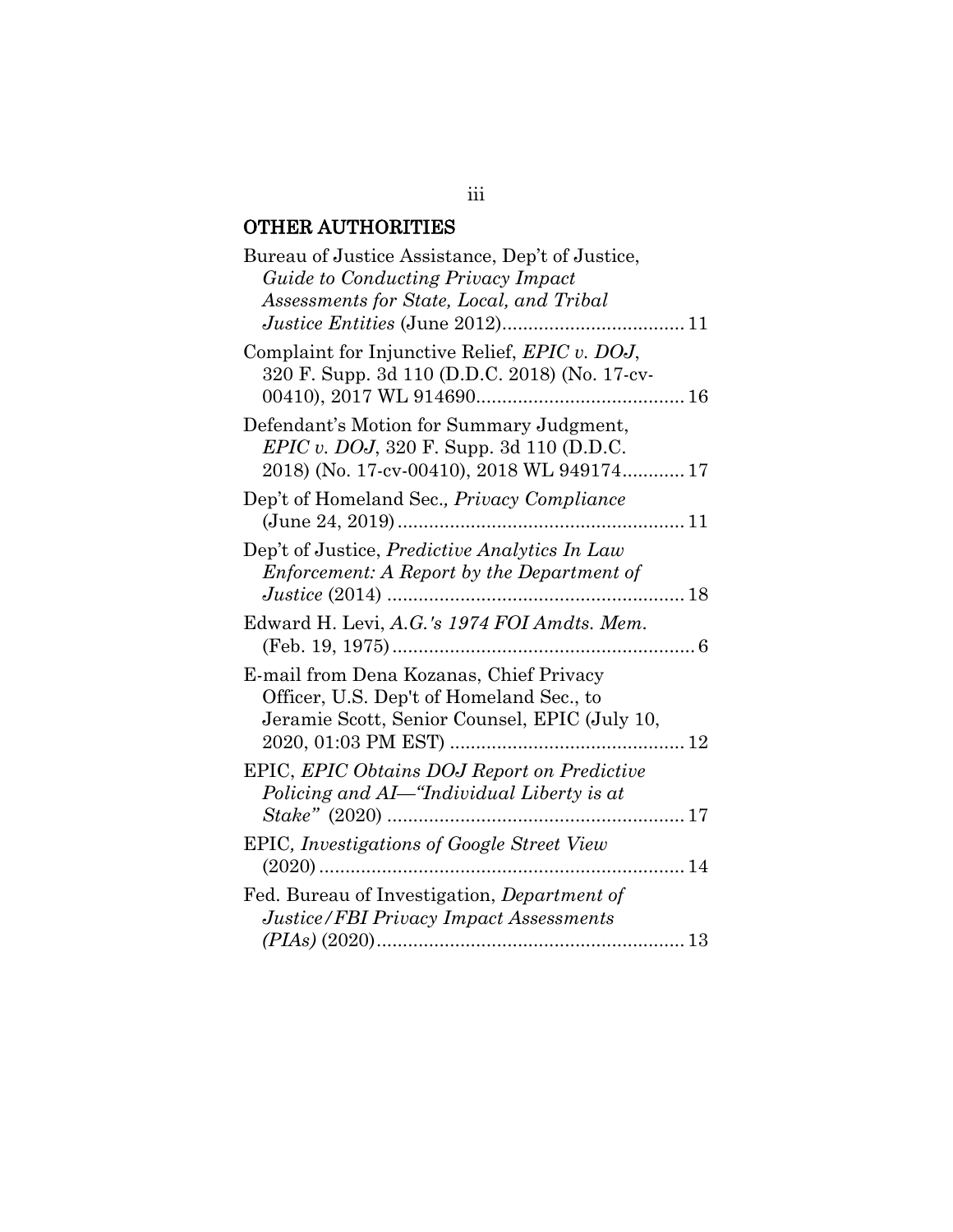iv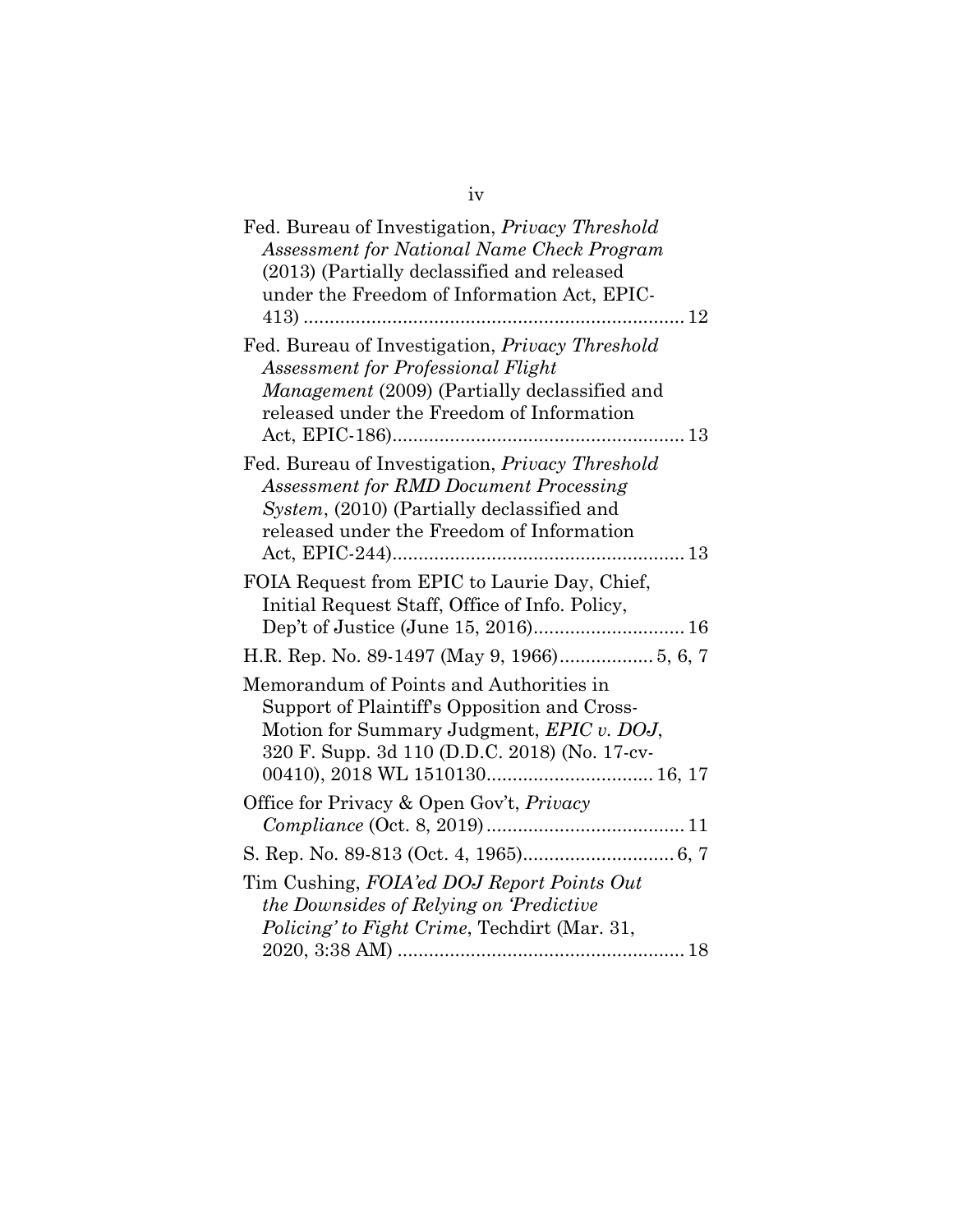#### **INTEREST OF THE** *AMICUS CURIAE*

The Electronic Privacy Information Center ("EPIC") is a public interest research center in Washington, D.C.[1](#page-5-0) EPIC was established in 1994 to focus public attention on emerging civil liberties issues, to promote government transparency, and to protect privacy, the First Amendment, and other constitutional values.

EPIC has filed several briefs before this Court and other federal courts concerning the Freedom of Information Act ("FOIA"). *See, e.g.*, Brief of *Amici Curiae*  EPIC et al., *Food Marketing Institute v. Argus Leader Media*, 139 S. Ct. 2356 (2019) (No. 18-481) (arguing that an objective definition of "confidential" in Exemption 4 is necessary to ensure public oversight of government programs that implicate privacy); Brief of *Amici Curiae* EPIC et al., *FCC v. AT&T*, 562 U.S. 397  $(2011)$  (No. 09-1279) (arguing that the phrase "personal privacy" applies to individuals, not corporations); Brief of *Amici Curiae* EPIC et al., *ATF v. City of Chicago*, 537 U.S. 1229 (2003) (No. 02-322) (arguing that FOIA procedures should be updated "in an age of electronic record keeping"); Brief of *Amici Curiae* EPIC et al., *N.Y. Times v. DOJ*, 756 F.3d 100 (2d Cir. 2014) (No. 13-422) (arguing that OLC opinions should be disclosed under FOIA).

<span id="page-5-0"></span><sup>1</sup> Both parties consent to the filing of this brief. In accordance with Rule 37.6, the undersigned states that no monetary contributions were made for the preparation or submission of this brief, and this brief was not authored, in whole or in part, by counsel for a party.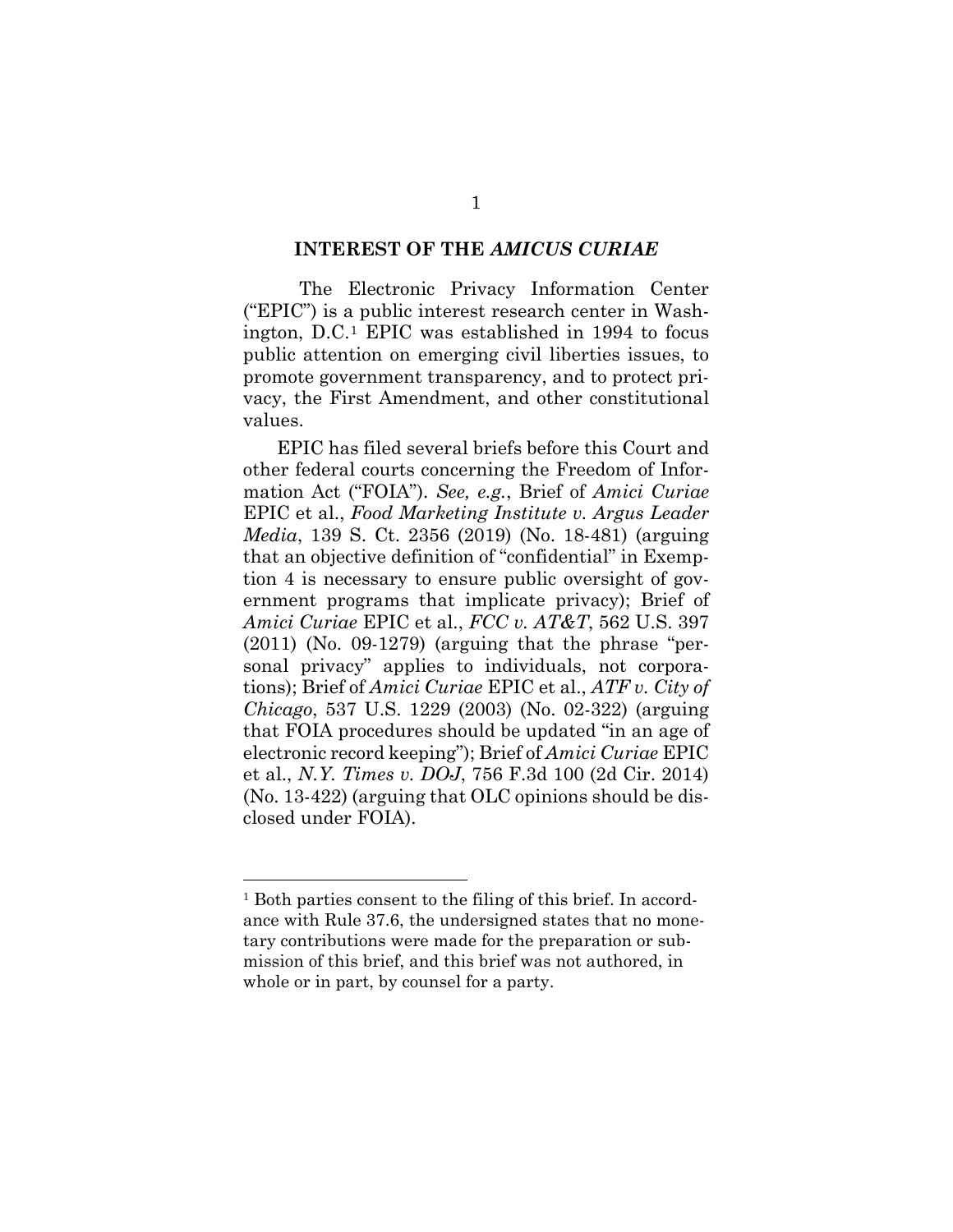EPIC routinely seeks documents under the FOIA that would shed light on agencies' compliance with privacy and transparency laws. *See, e.g.,* EPIC, *EPIC v. FBI—Privacy Assessments* (2020) (seeking Privacy Threshold Analyses for FBI databases);[2](#page-6-0) EPIC, *EPIC v. DOJ (The Mueller Report)* (2020) (seeking the complete version of the final Mueller Report);[3](#page-6-1) EPIC, *EPIC v. DOJ (Criminal Justice Algorithms)* (2020) (seeking a DOJ report for the White House on predictive policing);[4](#page-6-2) EPIC, *EPIC v. DOJ—Warrantless Wiretapping Program (2020)* (seeking OLC opinions on warrantless surveillance);[5](#page-6-3) EPIC, *EPIC v. TSA—Body Scanner Modifications (ATR)* (2020) (seeking a presentation made by the TSA to the House on body scanners); $6$ EPIC*, Investigations of Google Street View* (2020) (seeking explanations for agency decisions on whether to initiate enforcement action against Google).[7](#page-6-5) EPIC has also challenged agency withholdings under the deliberative process privilege in several cases. *See, e.g.*, *EPIC v. DOJ*, 320 F. Supp. 3d 110 (D.D.C. 2018); *EPIC v. TSA,* 928 F. Supp. 2d 156 (D.D.C. 2013); *EPIC v. DOJ*, 584 F. Supp. 2d 65 (D.D.C. 2008); *see also* Complaint for Injunctive Relief, *EPIC v. DOJ*, No. 19-cv-00810 (D.D.C. Mar. 22, 2019), 2019 WL 1324248.

<span id="page-6-0"></span><sup>2</sup> https://epic.org/foia/fbi/pia.

<span id="page-6-1"></span><sup>3</sup> https://epic.org/foia/doj/mueller-report.

<span id="page-6-3"></span><span id="page-6-2"></span><sup>4</sup> https://epic.org/foia/doj/criminal-justice-algorithms. 5 https://epic.org/privacy/nsa/foia.

<span id="page-6-4"></span><sup>6</sup> https://epic.org/foia/tsa/atr.

<span id="page-6-5"></span><sup>7</sup> https://epic.org/privacy/streetview.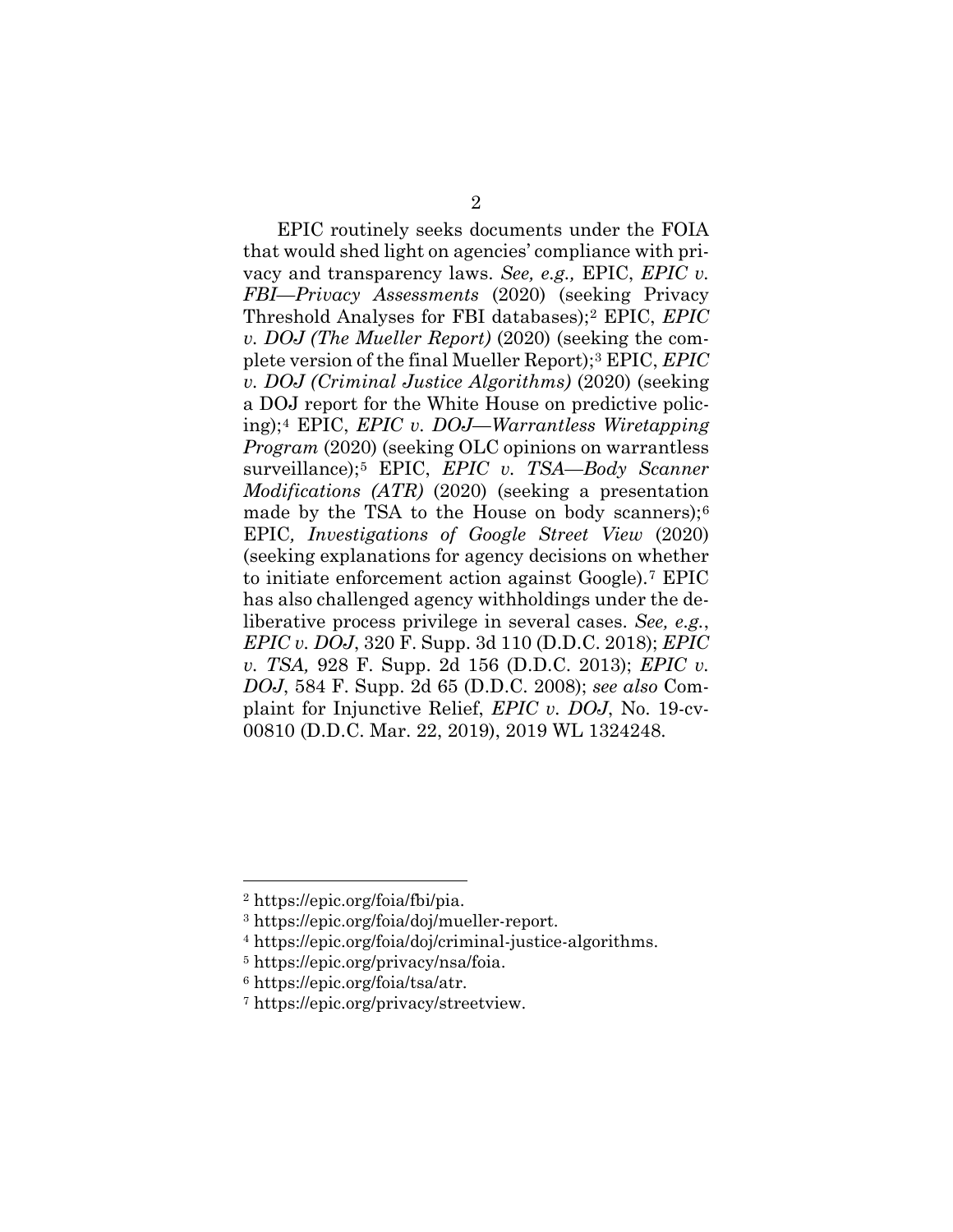#### **SUMMARY OF THE ARGUMENT**

The Freedom of Information Act ("FOIA") ensures that Americans know what their government is up to. Congress understood that agencies prefer to keep their records secret, and that the only way to effectively protect the public interest was to make all agency records presumptively subject to disclosure, unless they fall within a specific exemption. This Court has repeatedly emphasized that the FOIA is a disclosure—not a withholding—statute, has made clear the Act's broad scope, and has construed the exemptions narrowly. This case provides another opportunity to clarify the narrow scope of Exemption 5.

One of the primary purposes of the FOIA is to prevent agencies from operating under policies, regulations, and precedents that are unknown to the public. There shall be no "secret law." The Court has recognized that agency decisions frequently have intraagency precedential effect. Even when agencies do not publicize these decisions, they still make up the working law and policies by which agencies function. But final decisions are not the only agency decisions with precedential effect; decisions on threshold questions, as well as intermediate decisions, also reveal why an agency acts or withholds action. In fact, if an agency withholds an action then the only way for the public to evaluate the adequacy of that decision is to access the record explaining the agency's reasoning.

Documents that explain threshold and intermediate-step decisions are important oversight tools and do not implicate the concerns at the core of the deliberative process privilege. For example, a Privacy Threshold Analysis reveals an agency's determination of a proposed data collection's privacy risks, whether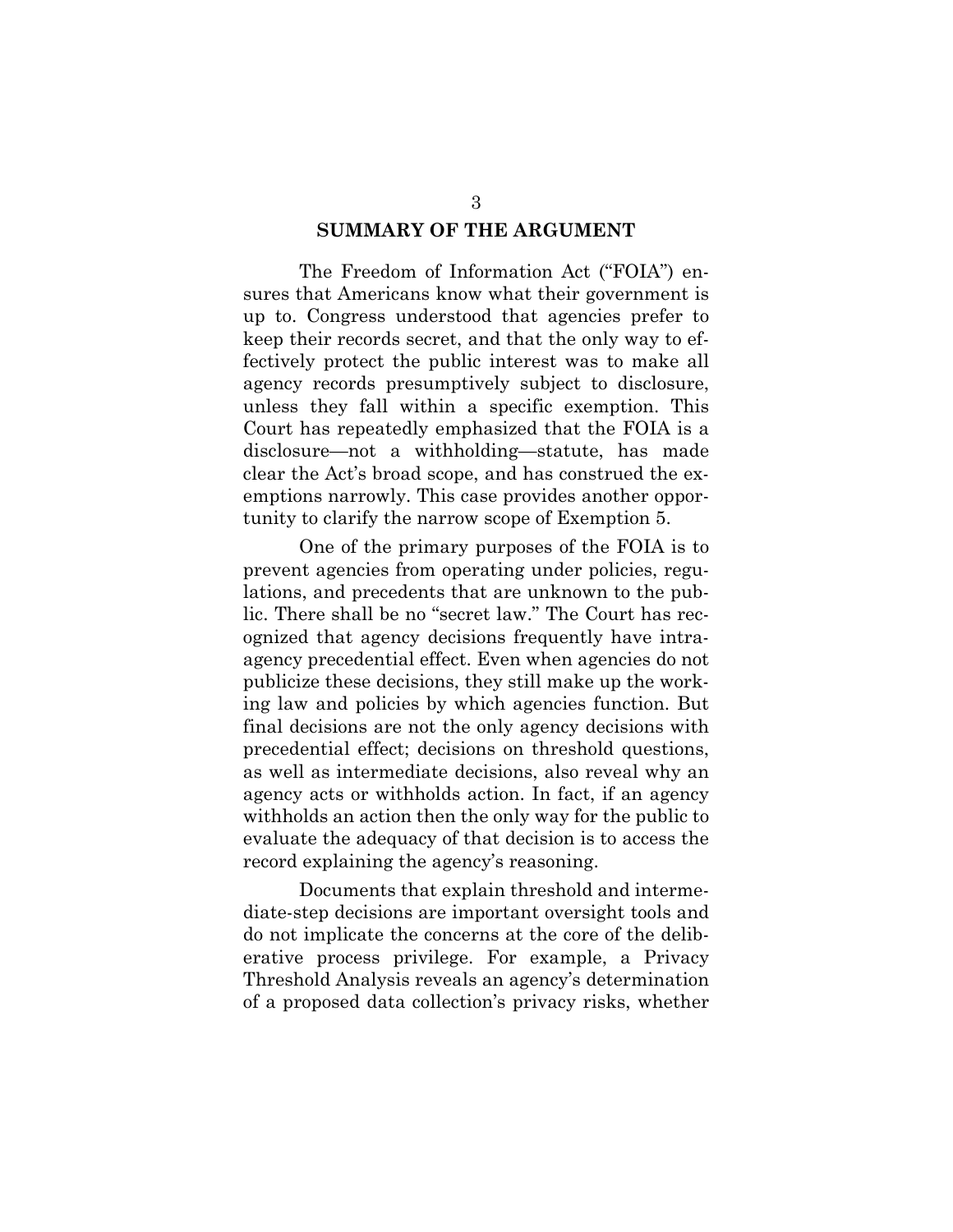further steps are necessary for the agency to comply with privacy laws and, thus, whether an agency is in fact complying with its privacy obligations. Similarly, records explaining agency decisions to withhold enforcement action for alleged privacy harms explain how agencies interpret their privacy authorities and how they will enforce these authorities in the future. These threshold and intermediate decisions are not part of the give and take of staff deliberations, they are final agency determinations.

The Court should make clear that records describing the basis of an agency decision that are not followed by further deliberation are final and not deliberative. In the absence of this clear guidance, agencies will continue to interpret the deliberative process privilege broadly and cause years of delay and unnecessary litigation. In EPIC's experience, agencies frequently make broad deliberative process privilege claims in the first instance that do not hold up upon a court's inspection, but nevertheless delay the release of reports and memoranda that reflect final agency decisions. This is not the narrow construction that Congress intended.

#### **ARGUMENT**

### **I. A primary purpose of FOIA is to prevent the development of "secret law."**

All three branches of government have recognized that one of FOIA's primary purposes is to prevent the development of "secret law." Despite this clear statutory purpose, agencies frequently seek to withhold materials under Exemption 5 that describe the reasoning of agency decisionmakers. But Exemption 5 only protects a limited interest—the ability of agency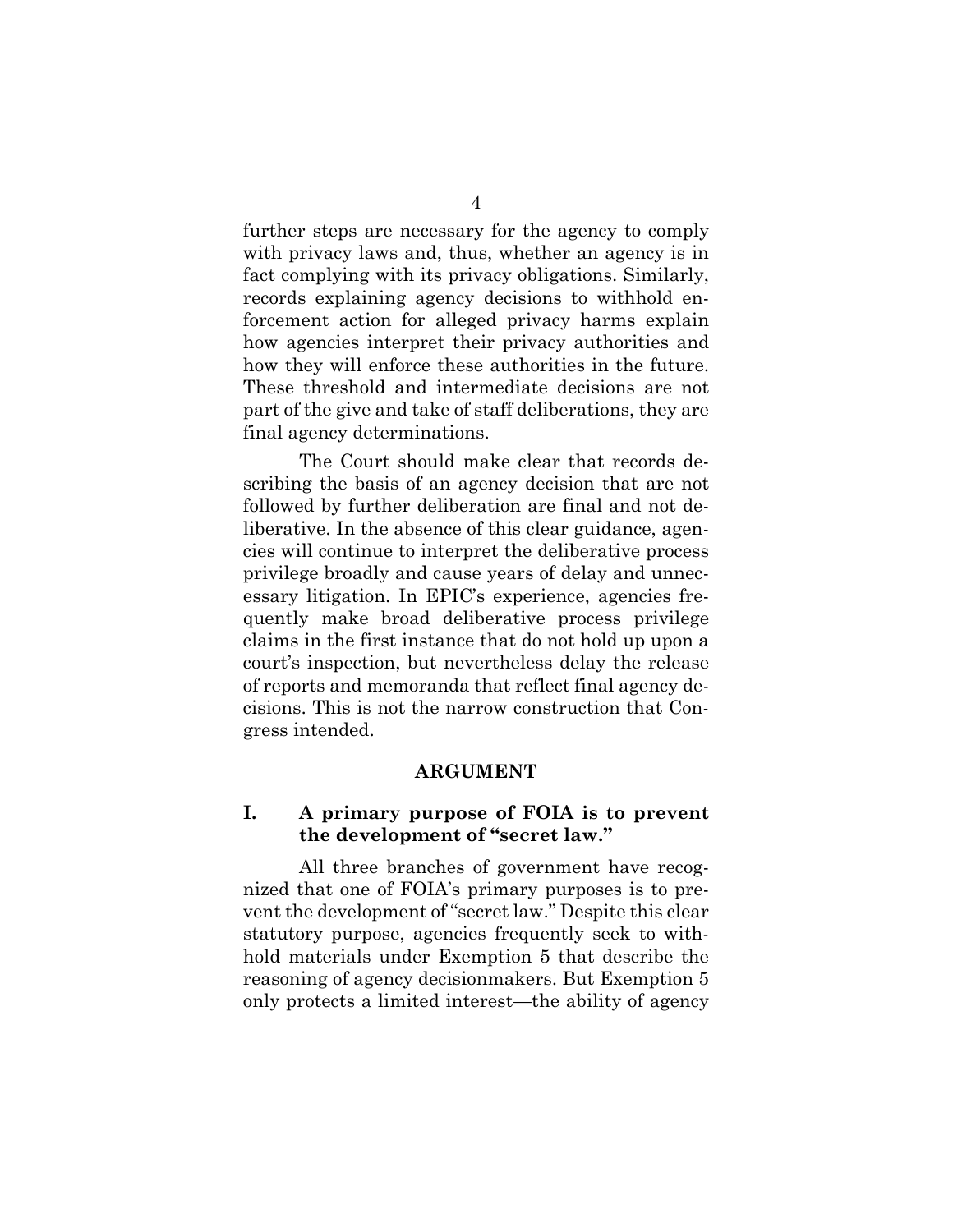staff to engage in candid deliberations. Agencies should not be allowed to leave the public in the dark by withholding the reasoning behind their formal decisions.

When the FOIA was first adopted, one of Congress's key aims was to stop agencies from operating under a hidden legal regime. The FOIA's predecessor "was plagued with vague phrases" that led to the provision becoming more "a withholding statute than a disclosure statute." *Milner v. Dep't of Navy*, 562 U.S. 562, 565 (2011) (quoting *EPA v. Mink,* 410 U.S. 73, 79 (1973). The House report, issued prior to enactment of the law in 1967, emphasized that some agency decisions with "the force and effect of law in most cases" had been "kept secret from the members of the public affected by the decisions." H.R. Rep. No. 89-1497, p. 7 (May 9, 1966). The law's drafters sought to provide the public with access to any decisions that could have precedential significance or legal force. *Id.* at 8 (noting that the new information disclosure law "would help bring order out of the confusion of agency orders, opinions, policy statements, interpretations, manuals, and instructions" and "prevent a citizen from losing a controversy with an agency because of some obscure or hidden order or opinion which the agency knows about but which has been unavailable to the citizen . . . .").

Congress did not intend for access to be limited to formal agency decisions with legal force. Congress intended for the public to have access to all "statements of policy and interpretations which have been adopted by the agency" and all concurring and dissenting opinions of decisionmakers precisely because the reasoning behind these decisions can impact future decisions. 5 U.S.C.  $\S$  552(a)(2)(A)–(B). Indeed, the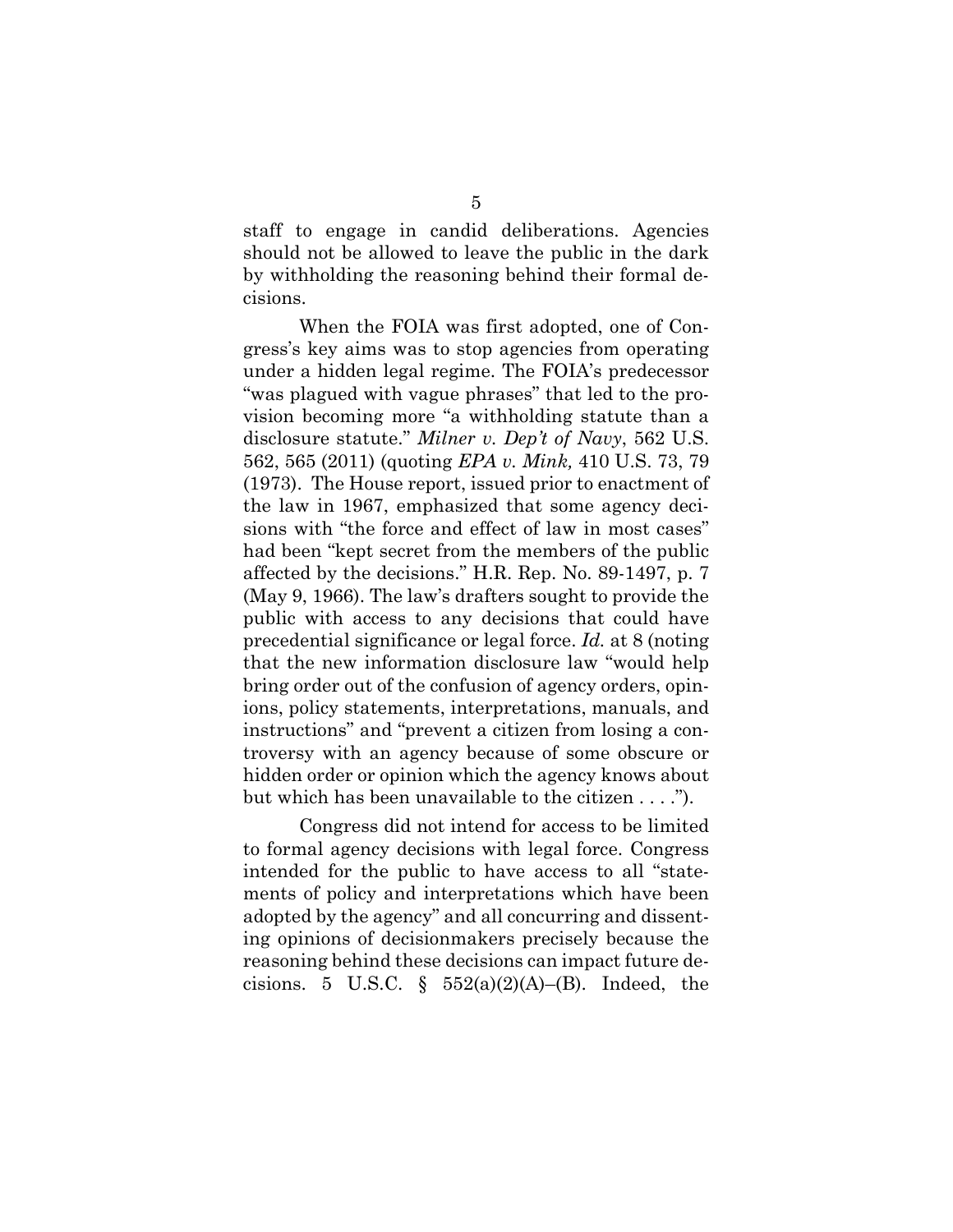Attorney General's commentary on the 1974 FOIA Amendments made clear that withholding of final agency determinations would create "secret law." Edward H. Levi, *A.G.'s 1974 FOI Amdts. Mem.* (Feb. 19, 1975).[8](#page-10-0)

Both the House and Senate reports on the 1967 Act made clear that explanations of agency positions and determinations are not to be protected under Exemption 5. Congress recognized that Exemption 5 would allow agencies to withhold deliberative records that included the frank exchange of opinions among agency *staff*—but not records that explain the reasoning adopted by agency decisionmakers. S. Rep. No. 89- 813, p. 9 (Oct. 4, 1965); H.R. Rep. No. 89-1497, p. 10. The House report explained that agency decisionmakers would not receive "completely frank" "advice from staff *assistants* and the exchange of ideas among agency *personnel*" would be stifled if "*all* internal communications" were subject to full disclosure—not that agencies and decisionmakers could keep the reasons for their decisions secret simply because they are based on *some* of the advice and opinions of agency staff. H.R. Rep. No. 89-1497, p. 10 (emphasis added); *see also* S. Rep. No. 89-813, p. 9 (emphasizing that "frank discussion" would be impacted if "*all* such writings were subject to public scrutiny") (emphasis added). Indeed all agency decisions are based on an underlying deliberative process, but the decisions themselves cannot be kept secret. The House report acknowledged this issue, noting that staff memoranda should be exempted "wherever necessary without, at the same time, permitting indiscriminate

<span id="page-10-0"></span><sup>8</sup> https://www.justice.gov/oip/attorney-generals-memorandum-1974-amendments-foia.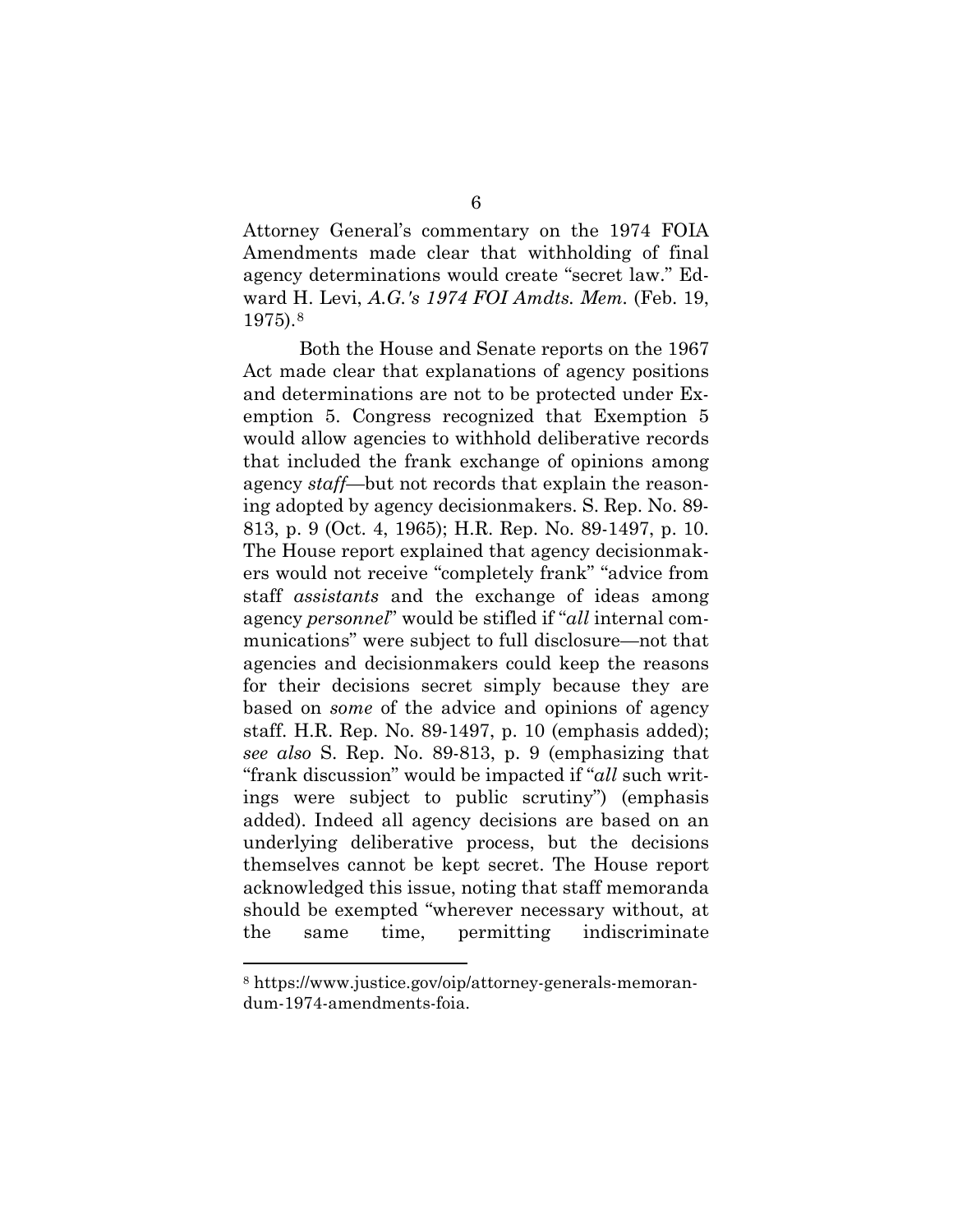administrative secrecy." H.R. Rep. No. 89-1497, p. 10. For the same reason, the Senate report noted that "it has attempted to delimit the exception as narrowly as consistent with efficient Government operation." S. Rep. No. 89-813, p. 9. Congress recognized that Exemption 5, if construed too broadly, would result in excessive and unjustifiable secrecy.

The Court has since recognized that an important purpose of FOIA is to prevent the development of agency "secret law." *NLRB v. Sears, Roebuck & Co*., 421 U.S. 132 (1975). In *Sears*, the Court ruled that memoranda discussing the reasoning behind the National Labor Relations Board's decision not to file a legal complaint were "final opinions" and could not be withheld under Exemption 5. *Id.* at 148. The Court rejected the agency's argument that the records should be exempt because they "represent only the first step in litigation and are not final." *Id*. at 157. Instead, the Court reasoned that the decisions not to pursue these complaints "constitute final dispositions of matters by an agency" and that the reasons for the agency decisions "constitute the working law of the agency." *Id.* at 153–54 (internal quotations omitted).

Indeed, when an agency decides to withhold an action, that decision does not simply disappear into the ether. Instead, as the *Sears* Court recognized, agency decisions usually hold intra-agency precedential value. *Sears*, 421 U.S. at 156. Agencies have an interest in "achiev[ing] some measure of uniformity" when making legal and policy decisions. *Id.* at 141. If an agency decides at the threshold to withhold action, it is likely to withhold action when a similar situation arises in the future. The Court called this information "precisely the kind of agency law in which the public is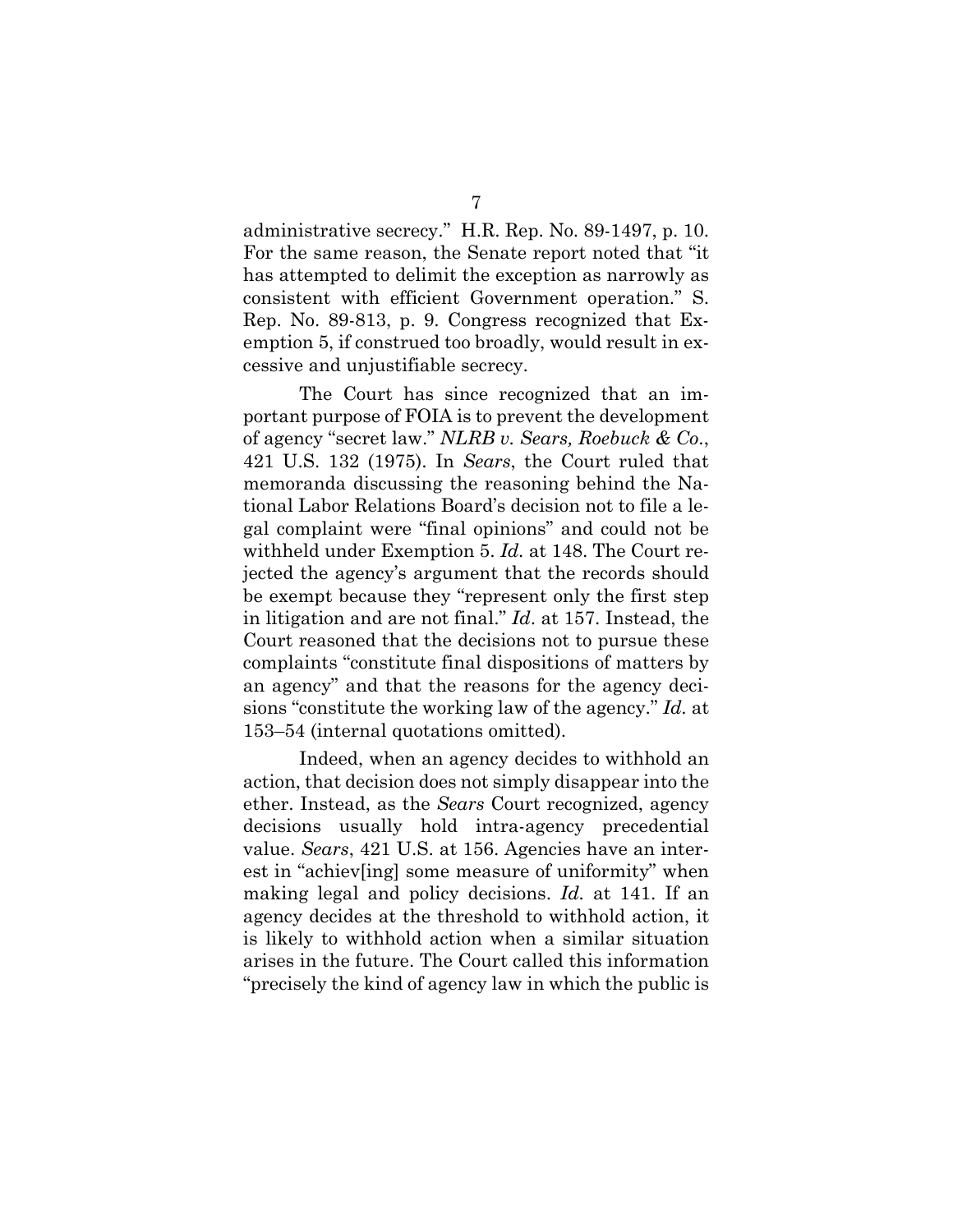so vitally interested and which Congress sought to prevent the agency from keeping secret." *Id*. at 156. At the same time, the Court recognized that disclosing documents that explain an agency's decision to withhold action "would not intrude on predecisional processes, and protecting them would not improve the quality of agency decisions." *Id*. at 155.

The Court also held in *Sears* that inter- and intra-agency memoranda referenced in a final agency opinion are subject to disclosure—and indicated that other intermediate and threshold decisions should also be subject to disclosure. While the Court found that documents explaining decisions to proceed with litigation were not subject to disclosure, the Court grounded its decision on the attorney work-product doctrine and not the deliberative process privilege. *Sears*, 421 U.S. at 160. The Court noted that it has "a reluctance to construe Exemption 5 to protect" documents that explain decisions reached by agency officials with authority to determine agency policy, and did so in *Sears* "only because the decisionmaker—the General Counsel—must become a litigating party to the case with respect to which he has made his decision." *Id*. at 160. But where a decision was not made in contemplation of litigation, and where the public has no other way of obtaining information explaining the decision, the Court indicated that the documents should be disclosed.

Indeed, the Court recognized that disclosure of inter- and intra-agency memoranda explaining agency decisions do not, in most instances, implicate the interests protected by Exemption 5. The Court explicitly rejected the notion that agency employees would be inhibited from freely advising decisionmakers for fear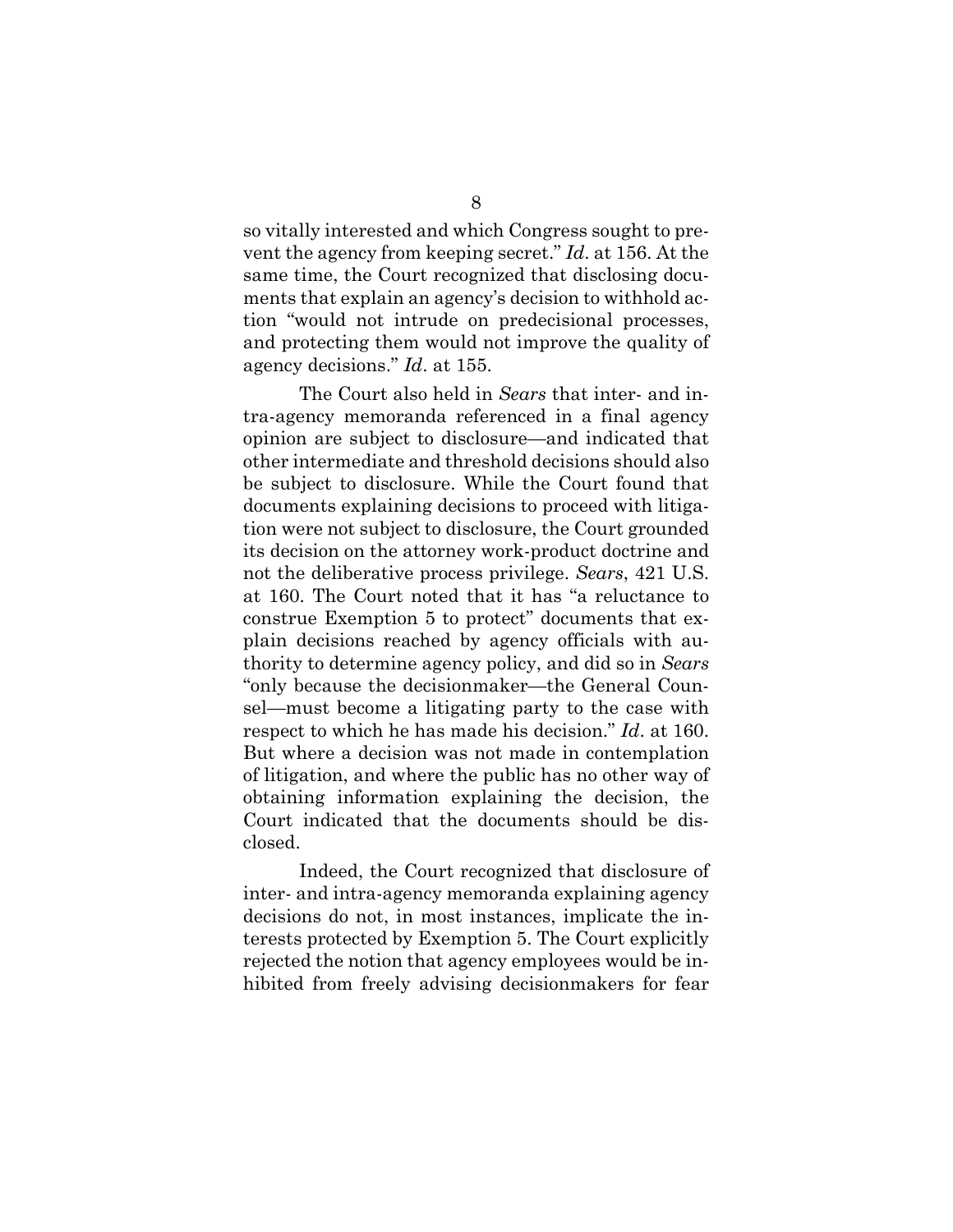that their advice will be adopted. *Sears*, 421 U.S. at 161. The Court stated that reality was to the contrary: "agency employees will generally be encouraged rather than discouraged by public knowledge that their policy suggestions have been adopted by the agency." *Id.* Thus, once the reasoning for a decision is adopted by a decisionmaker, "the reasoning becomes that of the agency and becomes its responsibility to defend." *Id.*

The interest in preventing the development of secret law, coupled with FOIA's broad mandate for disclosure, counsel a narrow interpretation of Exemption 5 when agency policies "actually adopted" are at stake. *Sears*, 421 U.S. at 152. Thus, policies that "constitute the 'working law' of the agency" – even if they are intermediate decisions – fall outside of the ambit of Exemption 5 because the public has a vital interest in understanding the way agencies function. Disclosure of records that explain agency decisions would not interfere with the interests Congress intended to protect under Exemption 5. *Id.* at 153. Threshold and intermediate decisions that represent the views and policies of an agency decisionmaker, rather than individual employees, clearly implicate a key interest of FOIA and fall outside of Exemption 5's scope.

## **II. Public access to agencies' threshold and intermediate decisions is necessary to ensure compliance with privacy and other oversight obligations.**

This case implicates significant transparency and oversight interests because the Government's proposed interpretation of Exemption 5 would allow agencies to block release of threshold and intermediate decisions. Access to records that explain agency's threshold and intermediate decisions is essential to facilitate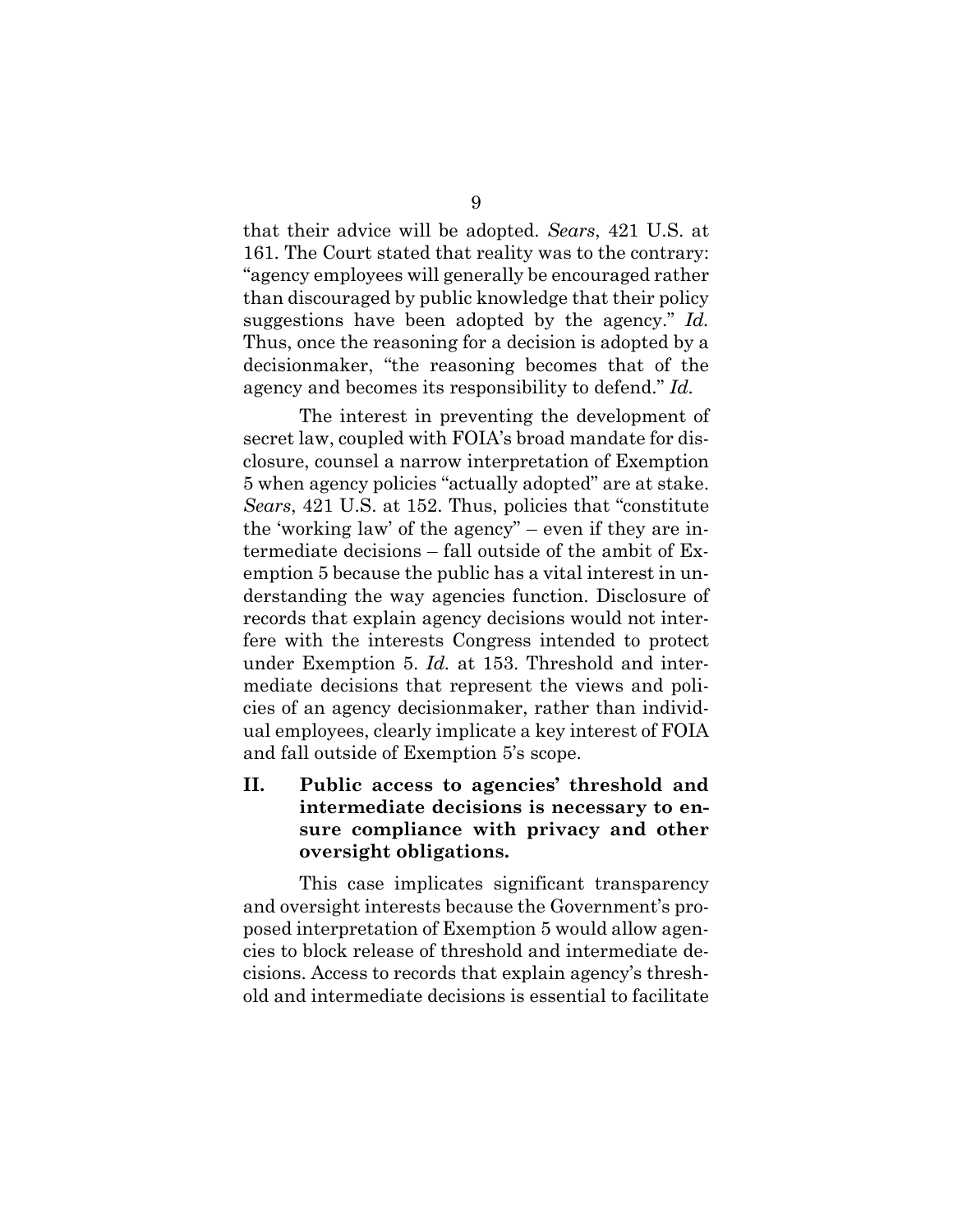public oversight. For example, EPIC and the public have an interest in understanding how agencies protect privacy, both through internal policies and external regulation. Privacy Threshold Analyses and documents explaining agency decisions on whether and to what extent to enforce privacy laws are key to this work. EPIC has been able to obtain some of these records through FOIA litigation, and they have shed light on important agency functions. There is no evidence that release of this type of material threatens the deliberative process. Yet the Government's broad reading of the deliberative process privilege would allow agencies to withhold this type of important information and block public oversight.

The E-Government Act of 2002 requires federal agencies to conduct Privacy Impact Assessments ("PIAs") before collecting, maintaining, or disseminating personally identifiable information. Pub. L. No. 107-347, 116 Stat. 2899, 2921. A PIA must explain why an agency intends to collect personal data and how the resulting risks to privacy will be mitigated, among other requirements. *Id.* Similarly, the Privacy Act of 1974 requires agencies to publish System of Records Notices ("SORN") when they collect personally identifiable information that is retrievable by a personal identifier. 5 U.S.C. § 552a.[9](#page-14-0)

Before an agency conducts a PIA or a SORN, it often conducts a Privacy Threshold Analysis. A Threshold Analysis is typically a questionnaire that allows agency personnel to determine if a proposed agency action has significant implications for privacy. *See, e.g.*, Dep't of Homeland Sec.*, Privacy Compliance*

<span id="page-14-0"></span><sup>9</sup> https://dhs.gov/system-records-notices-sorns.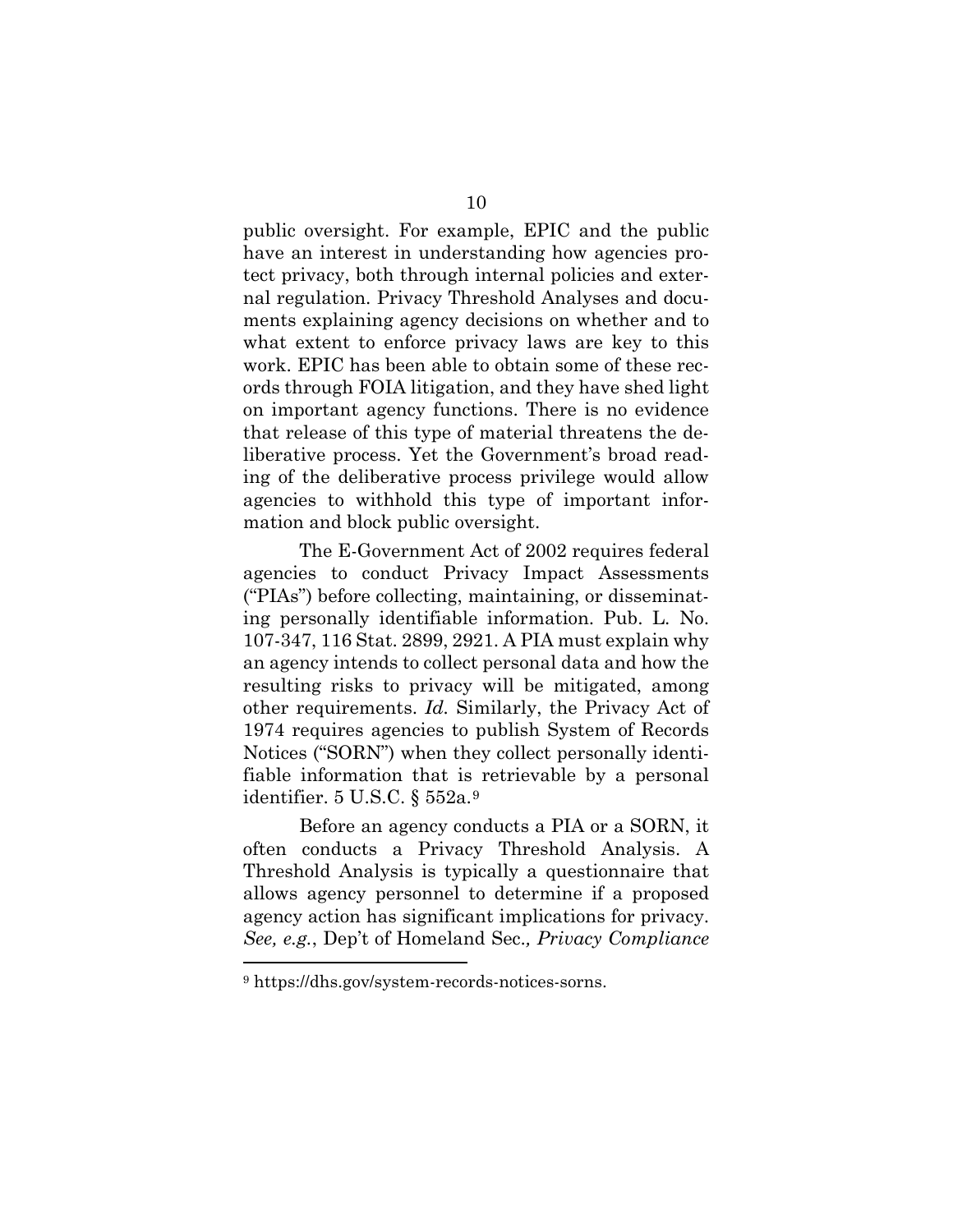(June 24, 2019);[10](#page-15-0) Office for Privacy & Open Gov't, *Privacy Compliance* (Oct. 8, 2019);<sup>[11](#page-15-1)</sup> Bureau of Justice Assistance, Dep't of Justice, *Guide to Conducting Privacy Impact Assessments for State, Local, and Tribal Justice Entities* 5 (June 2012).[12](#page-15-2) Agencies use Threshold Analyses to determine whether a PIA or SORN is necessary. Thus, an agency will frequently have a Threshold Analysis on file to explain the agency's decision not to conduct a PIA or SORN.

EPIC regularly seeks Privacy Threshold Analyses from federal agencies under the FOIA. And agencies have argued that these records are deliberative and thus subject to Exemption 5. Through the disclosure of these records, EPIC can ensure that agencies are complying with applicable federal law and protecting the privacy of individuals whose data is collected. In cases where an agency decides a PIA or SORN is unnecessary, Threshold Analyses allow the public to scrutinize the agency's analysis and understand the practical and legal implications. The agency's position regarding its privacy obligations form internal precedents under which an agency operates. Indeed, when an agency determines that it is not obligated to conduct a PIA or a SORN, the Threshold Analysis is often the only document that can explain the agency's position regarding the privacy risks at stake in the data collection. And these Threshold Analysis records are important public oversight tools because they allow organizations like EPIC to determine whether the agency is meeting its privacy obligations.

<sup>10</sup> https://www.dhs.gov/compliance.

<span id="page-15-1"></span><span id="page-15-0"></span><sup>11</sup> https://www.osec.doc.gov/opog/privacy/compliance.html.

<span id="page-15-2"></span><sup>12</sup> https://it.ojp.gov/documents/d/Guide%20to%20Conduct-

ing%20Privacy%20Impact%20Assessments\_compliant.pdf.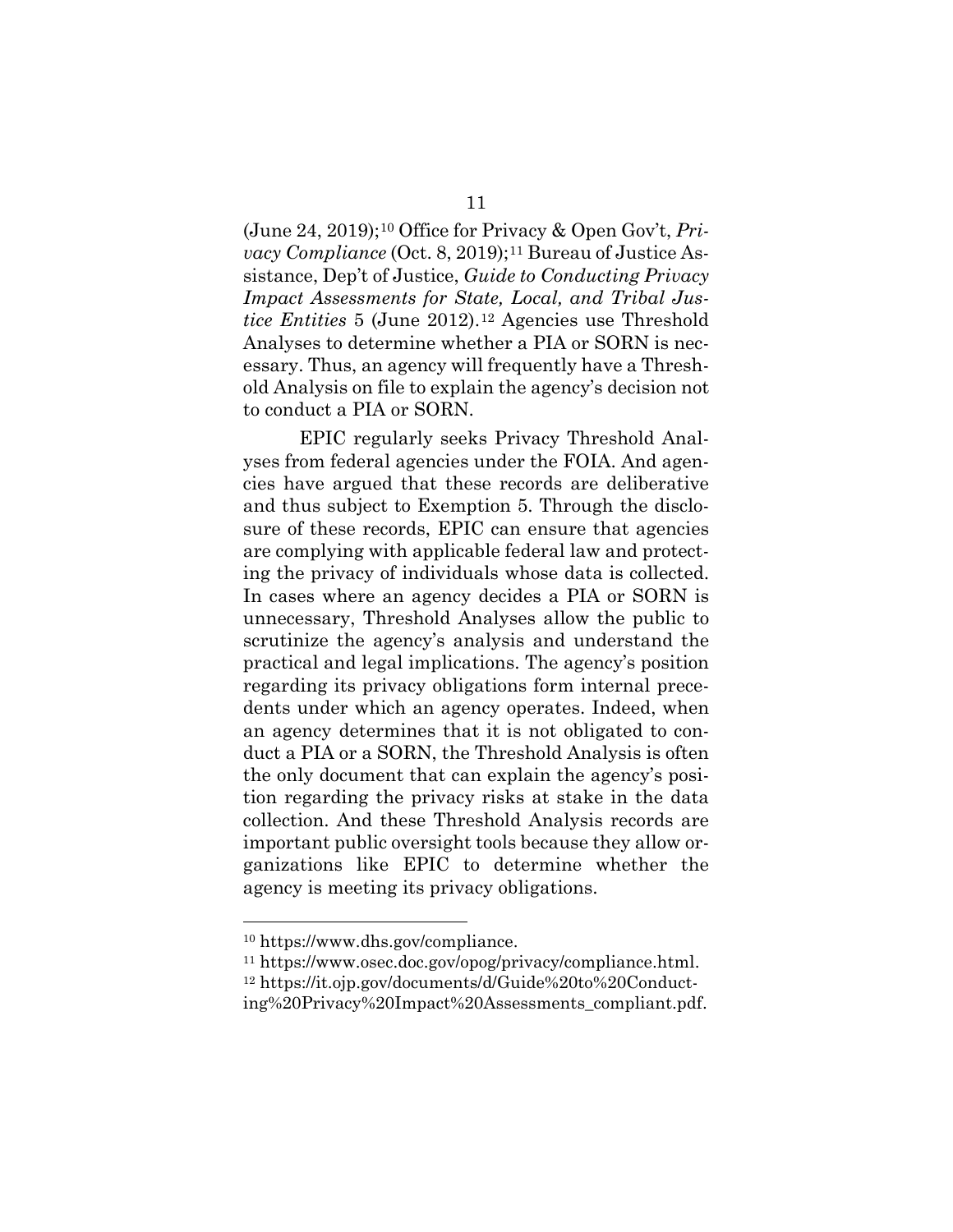EPIC has obtained Privacy Threshold Analyses on numerous occasions through FOIA litigation after agencies withheld the documents under the deliberative process privilege. For example, in *EPIC v. FBI*, 235 F. Supp. 3d 207 (D.D.C. 2017), the court explicitly recognized that a FOIA requester may obtain a Threshold Analysis under FOIA, even when the agency concluded that a PIA was not necessary. *Id.* 216; *see also EPIC v. DEA,* 208 F. Supp. 3d 108, 112 (D.D.C. 2016). Yet some agencies, including the Department of Homeland Security, continue to treat Threshold Analyses as deliberative documents under the FOIA. E-mail from Dena Kozanas, Chief Privacy Officer, U.S. Dep't of Homeland Sec., to Jeramie Scott, Senior Counsel, EPIC (July 10, 2020, 01:03 PM EST) (on file with author).

Public access to these Threshold Analysis records is especially important where they call for subsequent agency action. By obtaining these types of records, EPIC has discovered that certain agencies fail to conduct privacy assessments even when their own Threshold Analysis calls for them. For example, the FBI's Threshold Analysis for the National Name Check Program and the Professional Flight Management program stated that the agency was required to conduct privacy assessments. Fed. Bureau of Investigation, *Privacy Threshold Assessment for National Name Check Program* (2013) (Partially declassified and released under the Freedom of Information Act, EPIC-413);[13](#page-16-0) Fed. Bureau of Investigation, *Privacy Threshold Assessment for Professional Flight* 

<span id="page-16-0"></span><sup>13</sup> *Available at* https://epic.org/foia/fbi/pia/3rd-Prod-Privacy-Threshold-Analysis-2of4.pdf.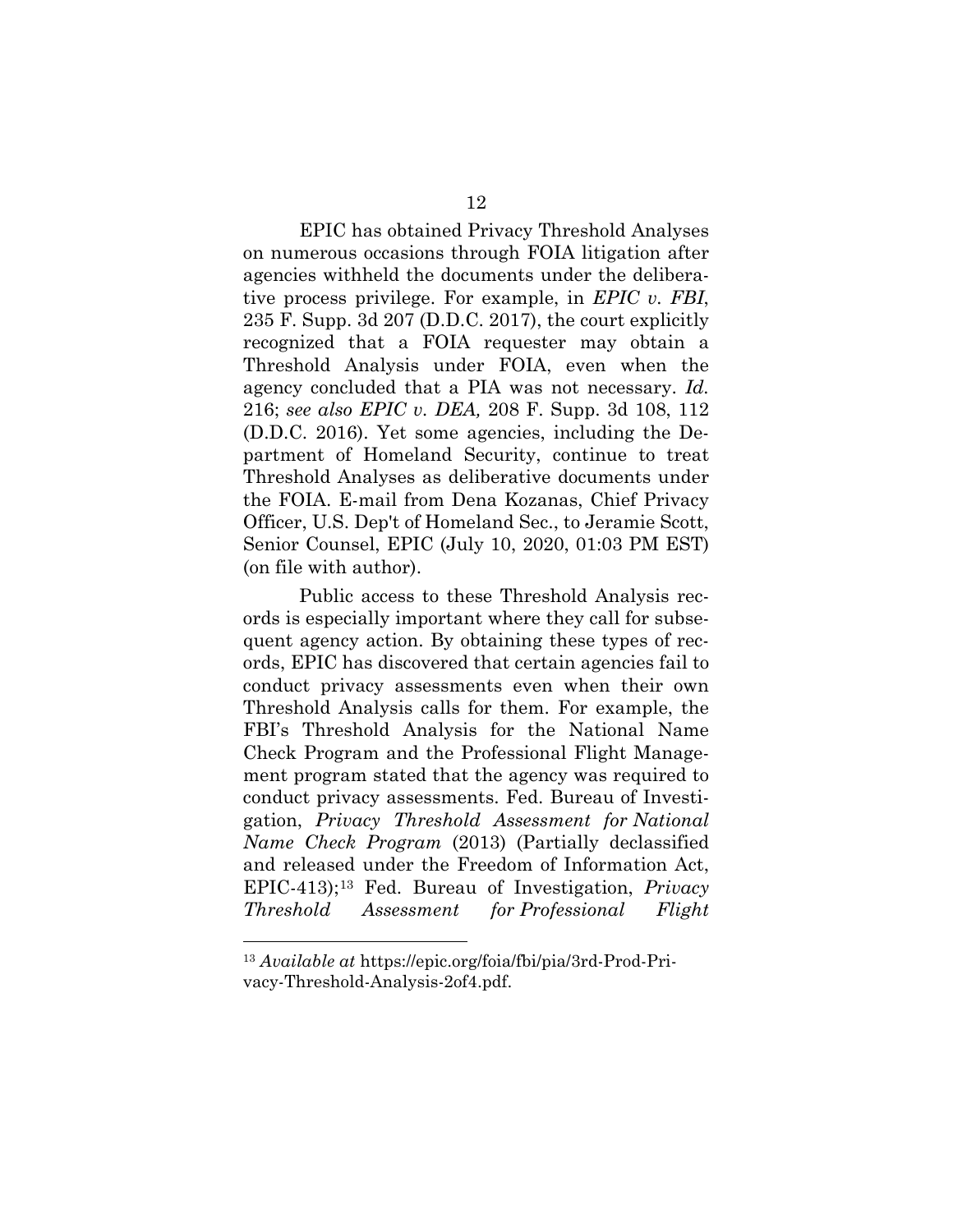*Management* (2009) (Partially declassified and released under the Freedom of Information Act, EPIC-186).[14](#page-17-0) But EPIC determined that the FBI had not conducted those assessments. The Threshold Analysis for another program, the RMD Document Processing System, stated not only that a PIA was required, Fed. Bureau of Investigation, *Privacy Threshold Assessment for RMD Document Processing System* (2010) (Partially declassified and released under the Freedom of Information Act EPIC-244),[15](#page-17-1) but that no significant changes had been made to "how information is kept or disseminated" since the previous Analysis—and that no privacy assessment was conducted even after *that subsequent* Threshold Analysis. Fed. Bureau of Investigation, *Privacy Threshold Assessment for RMD Document Processing System*, (2010) (Partially declassified and released under the Freedom of Information Act, EPIC-250).[16](#page-17-2) To date, the FBI has not published the required privacy assessments for any of these programs. *See* Fed. Bureau of Investigation, *Department of Justice/FBI Privacy Impact Assessments (PIAs)* (2020).[17](#page-17-3)

EPIC has also obtained documents explaining whether and to what extent agencies took enforcement action pursuant to their privacy authorities. For

<span id="page-17-0"></span><sup>14</sup> *Available at* https://epic.org/foia/fbi/pia/3rd-Prod-Privacy-Threshold-Analysis-2of4.pdf.

<span id="page-17-1"></span><sup>15</sup> *Available at* https://epic.org/foia/fbi/pia/3rd-Prod-Privacy-Threshold-Analysis-3of4.pdf.

<span id="page-17-2"></span><sup>16</sup> *Available at* https://epic.org/foia/fbi/pia/3rd-Prod-Privacy-Threshold-Analysis-3of4.pdf.

<span id="page-17-3"></span><sup>17</sup> https://www.fbi.gov/services/information-management/foipa/privacy-impact-assessments.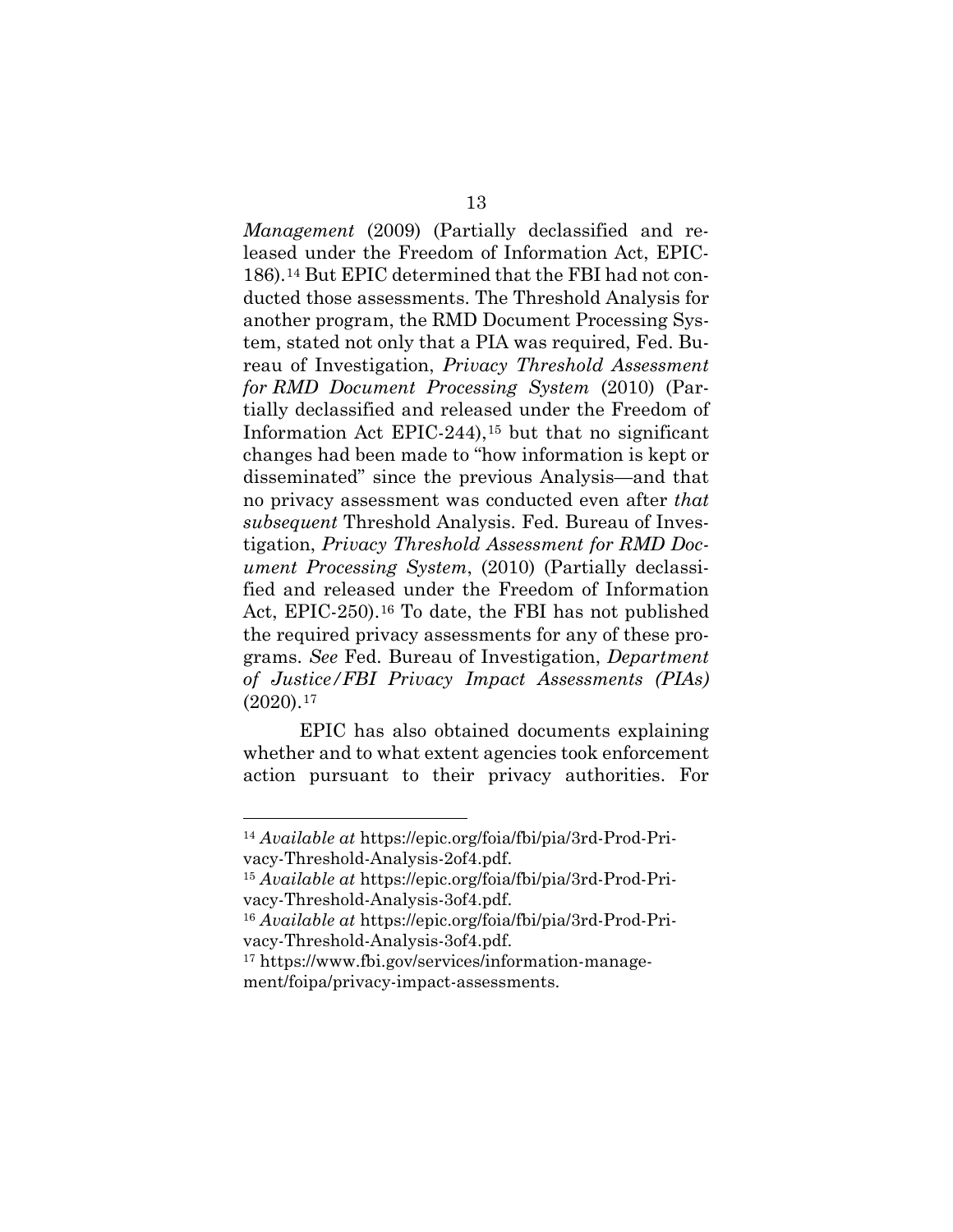instance, after several agencies—including the FTC, FCC, and DOJ—investigated Google Street View for unauthorized data collection and only the FCC took enforcement action, EPIC sought documents explaining the agencies' decisions. EPIC*, Investigations of Google Street View* (2020).[18](#page-18-0) The FCC released a redacted version of its notice of liability, and EPIC obtained documents from the DOJ and the FTC through the FOIA, yielding hundreds of pages of records concerning the Street View investigations that explained why each agency decided to take enforcement action or not. *Id*. These records were essential to evaluating the adequacy of the agency's response.

The fact that the agencies did not attempt to withhold the Street View records under Exemption 5 makes clear that withholding records that explain an agency's rationale for declining to take an enforcement action is not necessary to protect the deliberative process. These disclosures did not undermine the purpose of Exemption 5 because the documents explain the final positions of the agencies and their decisionmakers—not the types of communications that would chill the candid speech of agency employees.

### **III. This Court should provide clear guidance on the narrow scope of Exemption 5 to prevent unnecessary litigation and delay.**

At its core, "[d]isclosure, not secrecy, is the dominant objective of the [Freedom of Information] Act." *Dep't of Air Force v. Rose*, 425 U.S. 352, 361 (1976). Accordingly, FOIA exemptions "have been consistently given a narrow compass." *DOJ v. Tax Analysts*, 492 U.S. 136, 151 (1989). Yet agencies have taken an

<span id="page-18-0"></span><sup>18</sup> https://epic.org/privacy/streetview.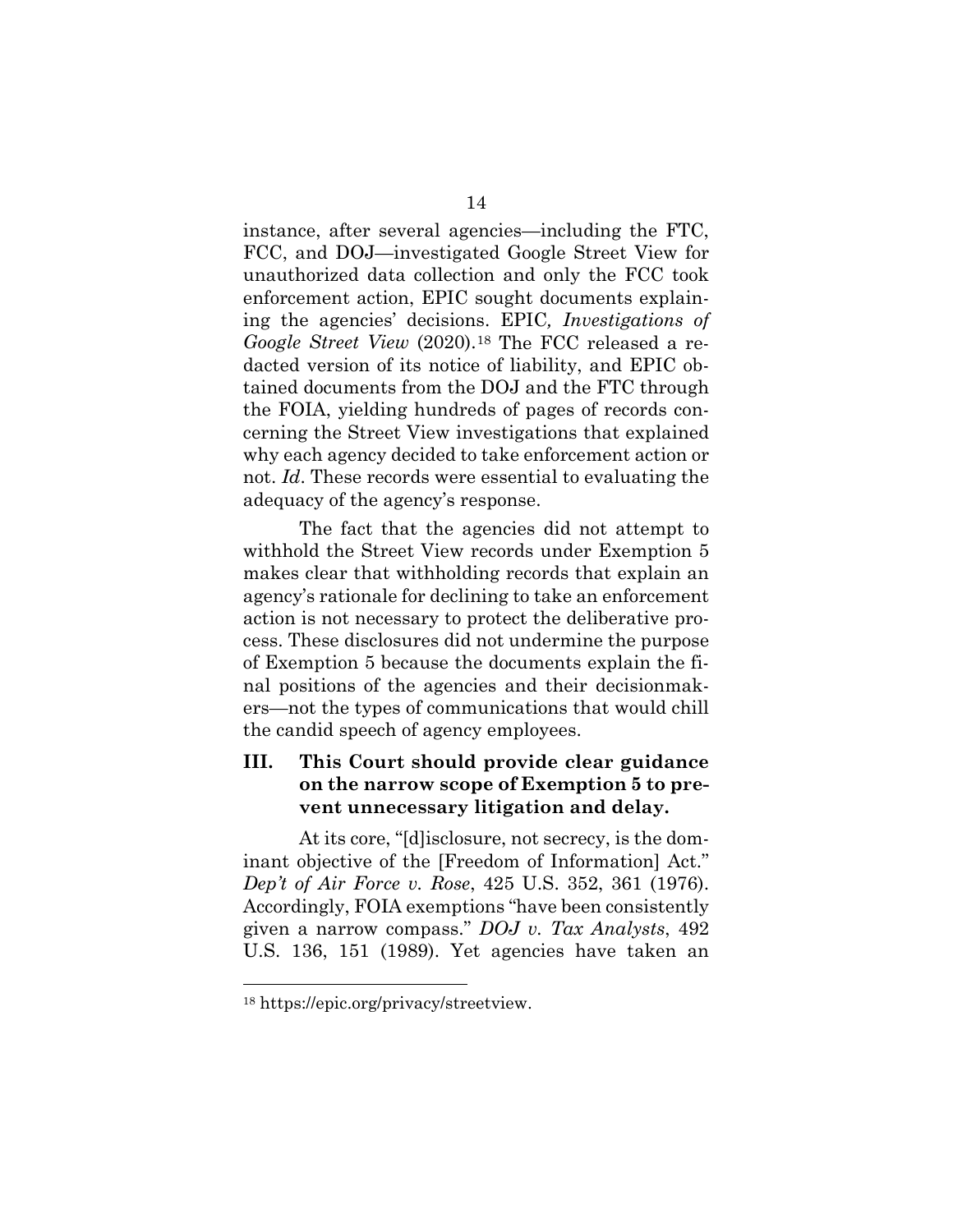unjustifiably broad view of the deliberative process privilege, often improperly withholding documents that are clearly not deliberative. Without guidance from this Court that cabins use of the deliberative process privilege, agencies will continue to assert the privilege and force FOIA requesters to litigate in order to obtain agency records.

EPIC's experience with FOIA illustrates the need for clear guidance on the limited scope of the privilege and Exemption 5. Many of the documents that EPIC has obtained through litigation were initially withheld by the agency under Exemption 5. Yet none of the material in these records reflect the type of information that Congress intended to protect under Exemption 5. The Court should reject this broad view and affirm Exemption 5's "narrow compass." *Tax Analysts*, 492 U.S. at 151. Specifically, the Court should reject the Government's contention that the deliberative process privilege provides a basis for withholding agency memoranda and other records that describe the basis of agency decisions.

Recent experience in two of EPIC's FOIA suits underscores the overbroad assertion of Exemption 5 that agencies commonly adopt.

### Department of Justice's Withholding of a Report on Predictive Policing

In June of 2016, EPIC filed a FOIA request with the Department of Justice ("DOJ") "seek[ing] records relat[ed] to evidence-based practices in sentencing, including policies, guidelines, source codes, and validation studies." FOIA Request from EPIC to Laurie Day, Chief, Initial Request Staff, Office of Info. Policy, Dep't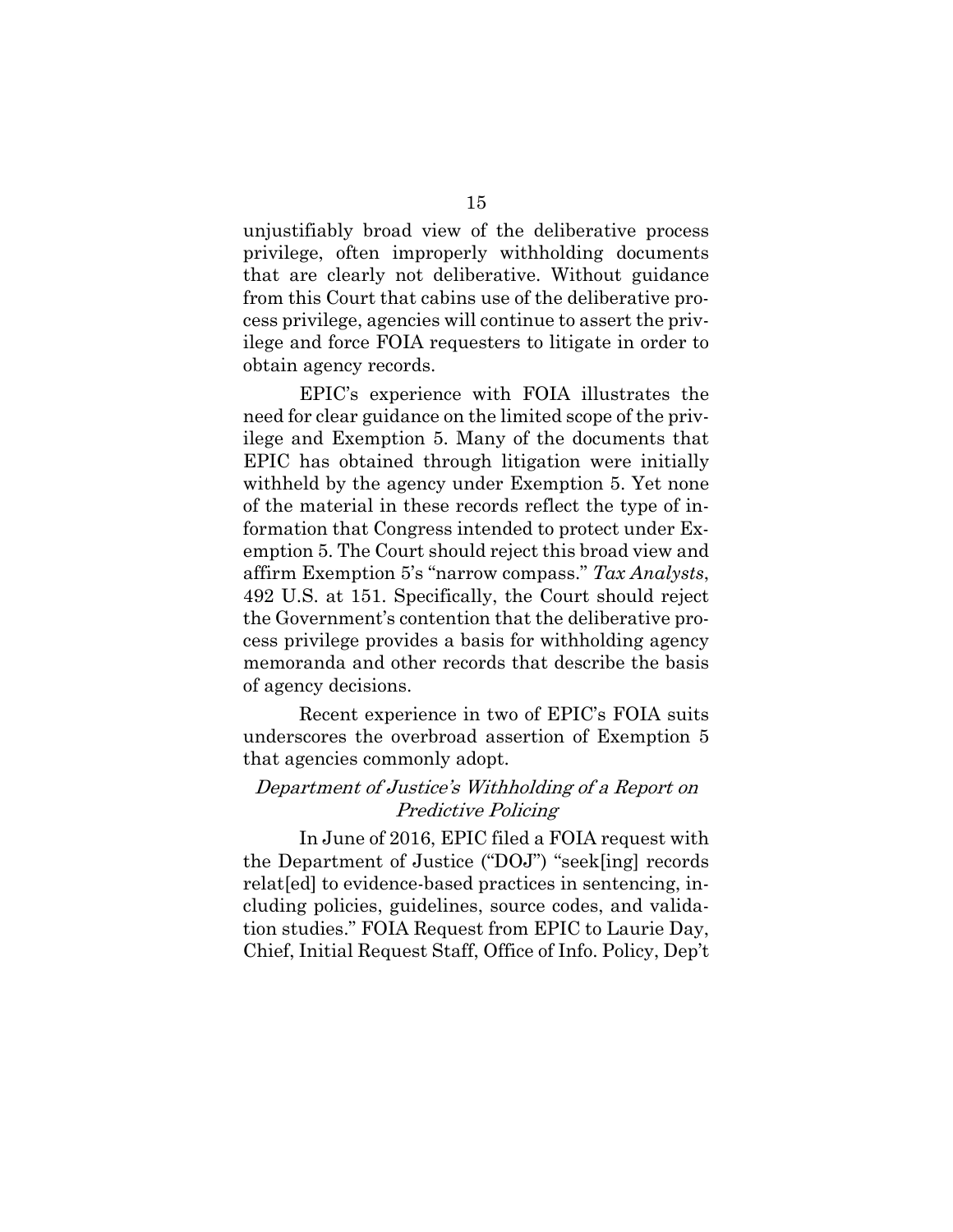of Justice 1 (June 15, 2016).[19](#page-20-0) EPIC sought to improve public understanding of and increase transparency surrounding predictive policing and criminal risk assessment techniques. *See id.* at 3.

After 265 days passed without any FOIA determination, EPIC brought suit against the DOJ. *See*  Complaint for Injunctive Relief, *EPIC v. DOJ*, 320 F. Supp. 3d 110 (D.D.C. 2018) (No. 17-cv-00410), 2017 WL 914690. Although the DOJ provided EPIC with roughly 400 pages of material on October 31, 2017 more than 500 days after EPIC's initial request—it withheld roughly 2,400 additional pages pursuant to FOIA Exemption 5. *See* Memorandum of Points and Authorities in Support of Plaintiff's Opposition and Cross-Motion for Summary Judgment at 5, *EPIC v. DOJ*, 320 F. Supp. 3d 110 (D.D.C. 2018) (No. 17-cv-00410), 2018 WL 1510130. Many of the 400 pages that the DOJ did provide were partially redacted based on Exemption 5. *Id.*

In its Cross-Motion for Summary Judgment, EPIC alleged that the DOJ improperly invoked the deliberative process privilege as to numerous records, including a DOJ report on predictive policing ("Predictive Policing Report"). EPIC argued that the Predictive Policing Report was "by the DOJ's admission . . . a final product," *id.* at 9, and that the DOJ "provided no hint of [what] final agency policy its 'predecisional' material preceded," *id.* at 11 (quoting *Morley v. CIA*, 508 F.3d 1108, 1127 (D.C. Cir. 2007)). EPIC further argued that materials related to the Predictive Policing Report—including source lists, bullet points, and

<span id="page-20-0"></span><sup>19</sup> https://epic.org/foia/doj/criminal-justice-algorithms/EPIC-v-DOJ-criminal-justice-algorithms-FOIA-request.pdf.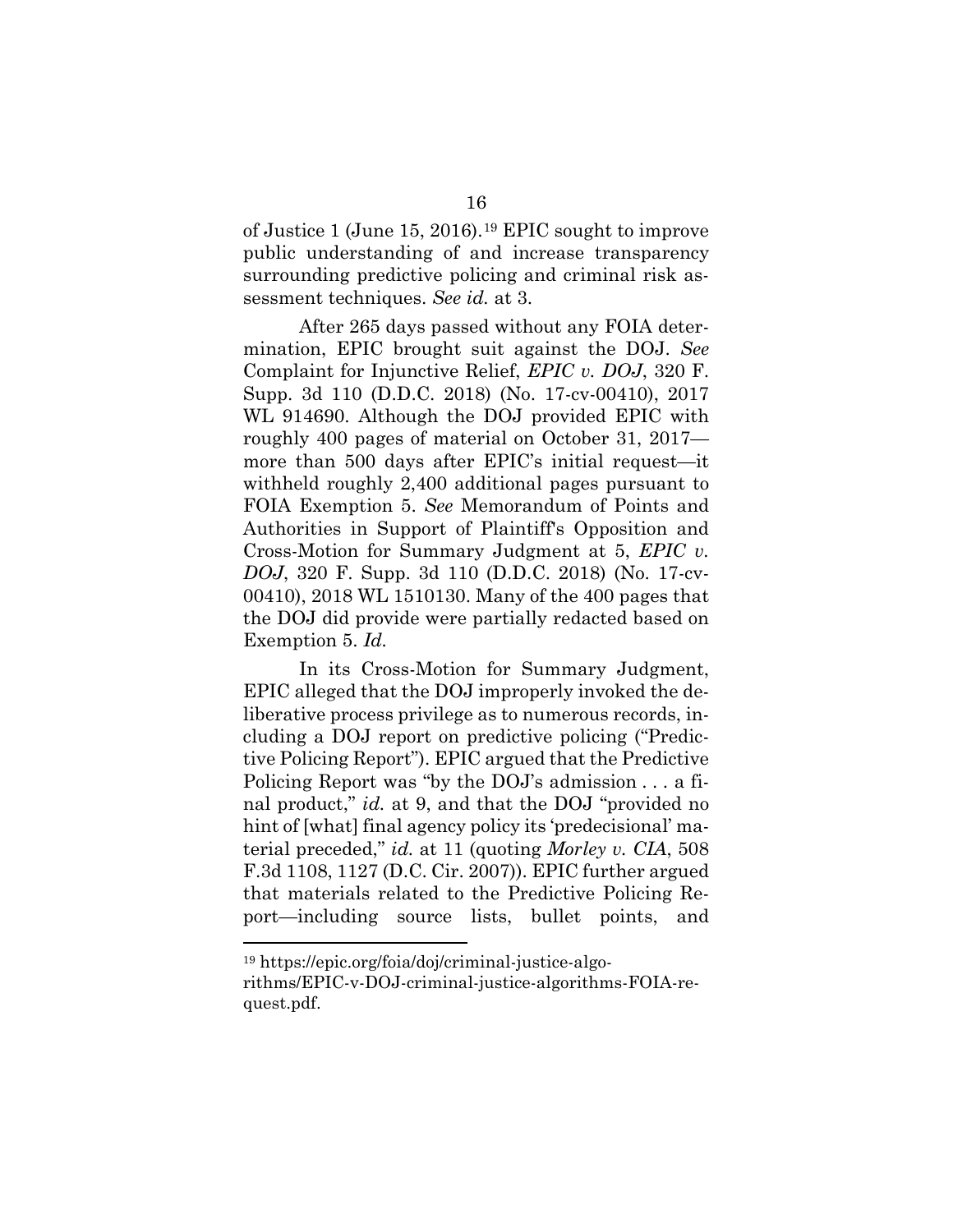research—were "aggregated factual material not subject to the deliberative process privilege." *Id.* at 13.

The DOJ responded that the Predictive Policing Report was deliberative because it might reveal "potential benefits and concerns, tentative next steps, [and] questions for consideration." *Id.* at 10. As to the related materials, the DOJ argued that the "selection of facts and source material is itself a part of the deliberative process." Defendant's Motion for Summary Judgment at 13, *EPIC v. DOJ*, 320 F. Supp. 3d 110 (D.D.C. 2018) (No. 17-cv-00410), 2018 WL 949174.

Although the district court ruled in favor of the DOJ, *see* EPIC v. DOJ, 320 F. Supp. 3d 110, 114 (D.D.C. 2018), the agency subsequently agreed to release the report while EPIC's appeal was pending, *see EPIC v. DOJ,* No. 18-5307, 2020 WL 1919646 (D.C. Cir. Mar. 24, 2020). Pursuant to the settlement, the DOJ released both the Predictive Policing Report and the list of research sources it originally withheld. EPIC, EPIC Obtains DOJ Report on Predictive Policing and AI—"Individual Liberty is at Stake" (2020).[20](#page-21-0)

Review of the records made clear that the DOJ's invocation of Exemption 5 was overbroad. The Predictive Policing Report is a finalized memorandum submitted by the agency to the White House, and it contains no information that can fairly be characterized as deliberative.[21](#page-21-1) The report describes itself as an

<span id="page-21-0"></span><sup>20</sup> https://epic.org/2020/03/epic-obtains-doj-report-onpre.html.

<span id="page-21-1"></span><sup>21</sup> Indeed, there is no opinion supporting the DOJ's assertion of deliberative process privilege for the Predictive Policing Report. The district court did not reach the DOJ's deliberative process argument for this document, instead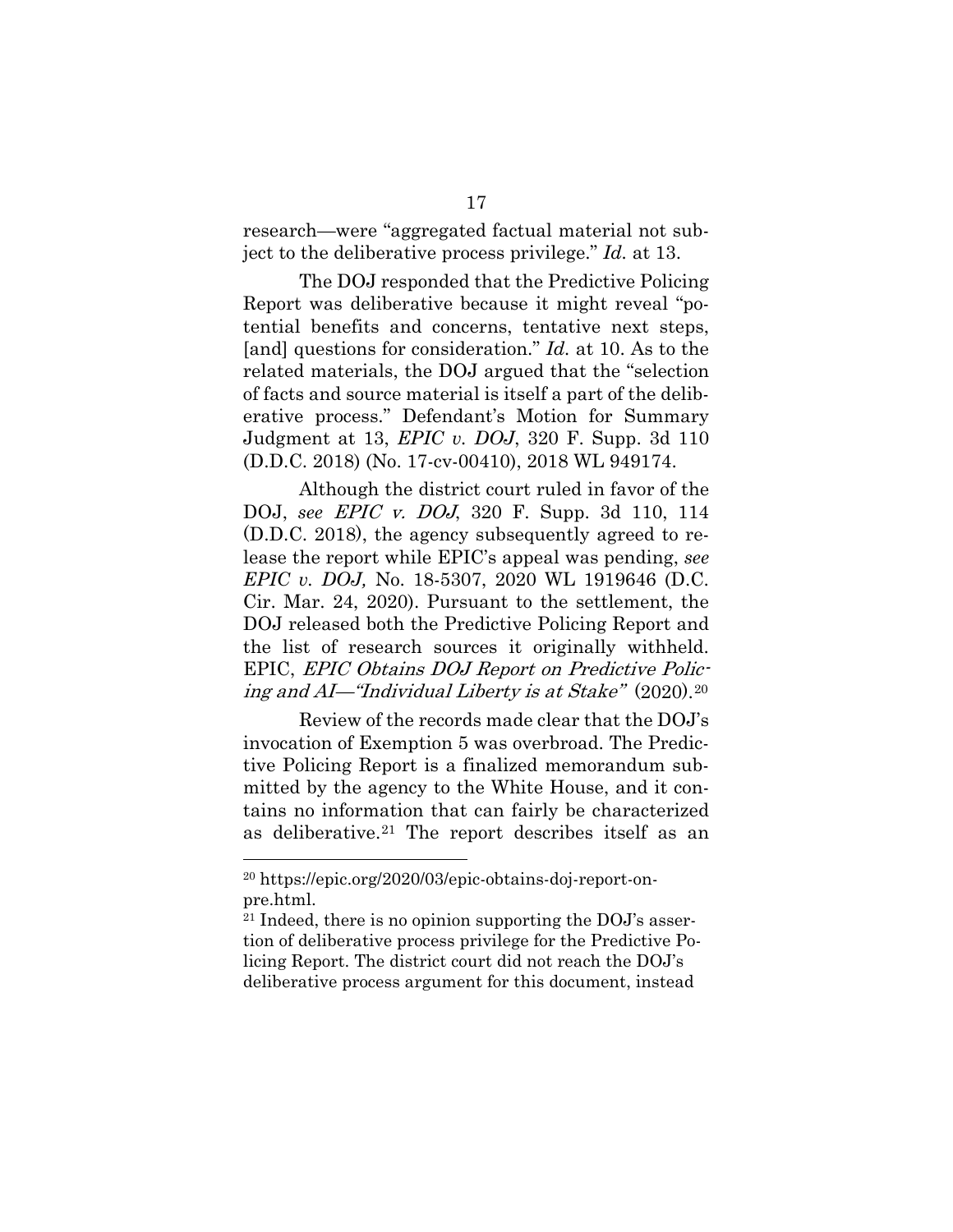"overview of the current use of predictive analytics in law enforcement," and its sections detail the facts and challenges surrounding new policing technologies. *See*  Dep't of Justice, *Predictive Analytics In Law Enforcement: A Report by the Department of Justice* 1 (2014).[22](#page-22-0) Furthermore, the DOJ's source list is a compilation of public documents that does not reveal any scope of inquiry into predictive policing. There is no evidence that withholding these records was necessary to protect internal deliberations, yet the agency withheld the record for nearly four years despite the ongoing public interest in oversight of predictive policing programs. *See, e.g.*, Tim Cushing, *FOIA'ed DOJ Report Points Out the Downsides of Relying on 'Predictive Policing' to Fight Crime*, Techdirt (Mar. 31, 2020, 3:38 AM).<sup>[23](#page-22-1)</sup>

### Department of Justice's Withholding of a Report on Predictive Policing

Another example of an agency's overly broad deliberative process privilege claims arose in the case concerning release of records related to the warrantless wiretapping program. In 2006, EPIC filed FOIA requests seeking the legal basis for warrantless domestic eavesdropping conducted by the Federal Bureau of Investigation and the National Security Administration. EPIC *EPIC v. DOJ*, 511 F. Supp. 2d 56,

ruling that the agency could withhold the report based on the presidential communications privilege. *See EPIC*, 320 F. Supp. 3d at 115-18.

<span id="page-22-0"></span><sup>22</sup> https://epic.org/foia/doj/criminal-justice-algo-

rithms/EPIC-16-06-15-DOJ-FOIA-20200319-Settlement-Production-pt1.pdf.

<span id="page-22-1"></span><sup>23</sup> https://www.techdirt.com/arti-

cles/20200324/12472544161/foiaed-doj-report-points-outdownsides-relying-predictive-policing-to-fight-crime.shtml.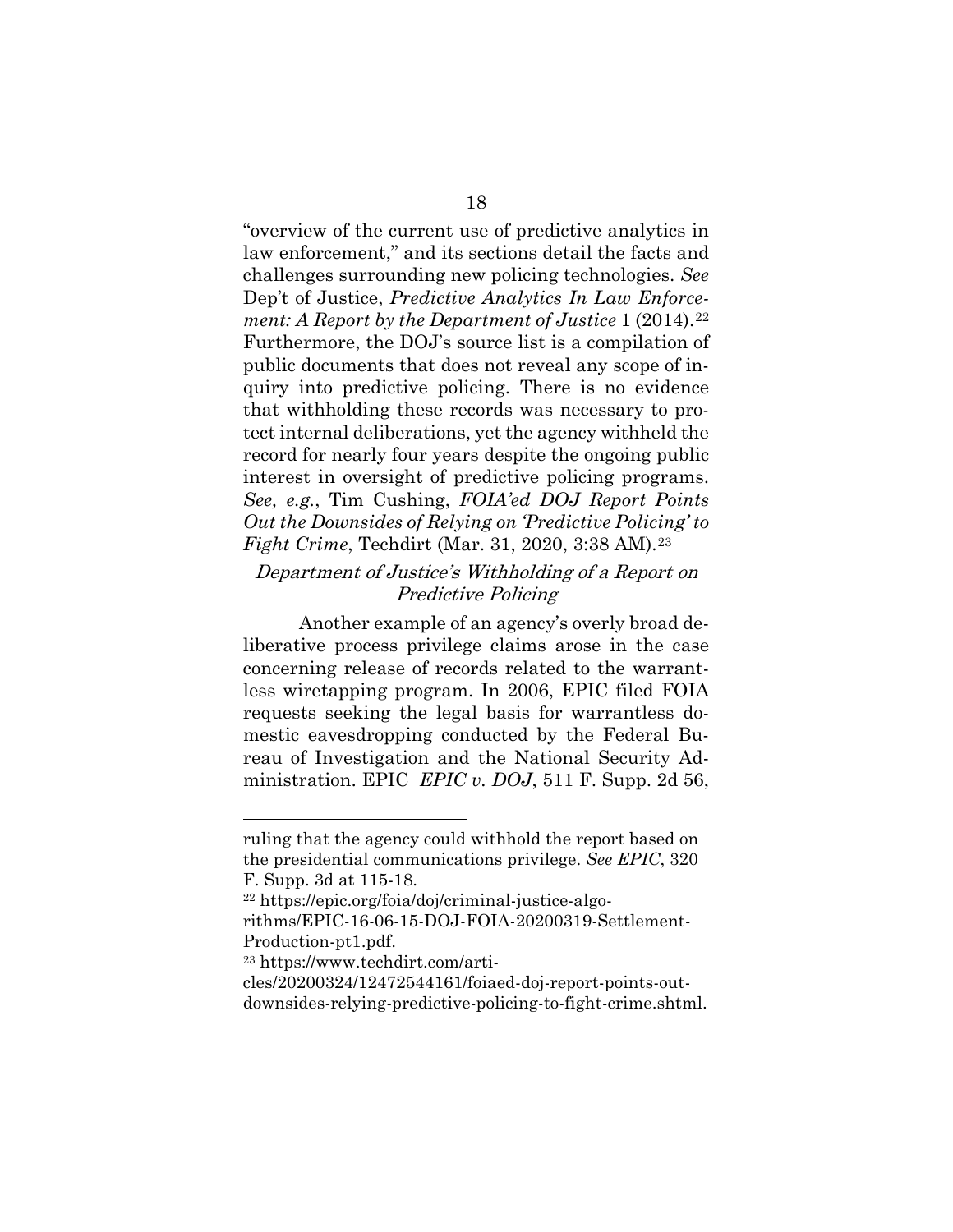62 (D.D.C. 2007). Ultimately, EPIC brought FOIA claims against the DOJ "seeking the release of agency records regarding the Bush Administration's policy of conducting surveillance of domestic communications without the prior authorization of the Foreign Intelligence Surveillance Court." *Id.* However, the DOJ relied on Exemption 5 to withhold various Office of Legal Counsel ("OLC") opinions. *Id.* at 70.

The district court sharply criticized the Justice Department for withholding OLC opinions based on nothing more than a "naked assertion" that they were predecisional, *EPIC v. DOJ*, 511 F. Supp. 2d at 70. In essence, the DOJ justified its invocation of the deliberative process privilege with "because we [said] so." *Id.*  at 70. This, the court stated, was "an inadequate method for invoking Exemption 5." *Id*. Following the initial decision rejecting the agency's Exemption 5 claim, the court ordered *in camera* review of certain OLC opinions and rejected the agency's assertion of the deliberative process privilege on multiple grounds based on the "extraordinarily vague descriptions" of the records by agency officials. *EPIC v. DOJ*, 584 F. Supp. 2d 65, 77, 83 (D.D.C. 2008). The agency failed to identify with specificity any role that these records played "in a specific deliberative process" or to establish that they were predecisional. *Id*. at 77.

During the course of the litigation, the DOJ released several of the OLC opinions it had initially withheld. Public access to these opinions was essential to understand the asserted legal basis for the program and the role that the different executive branch agencies played in its development. Yet again, the agency's overbroad assertions of the privilege at the initial stages led to protracted litigation and delayed public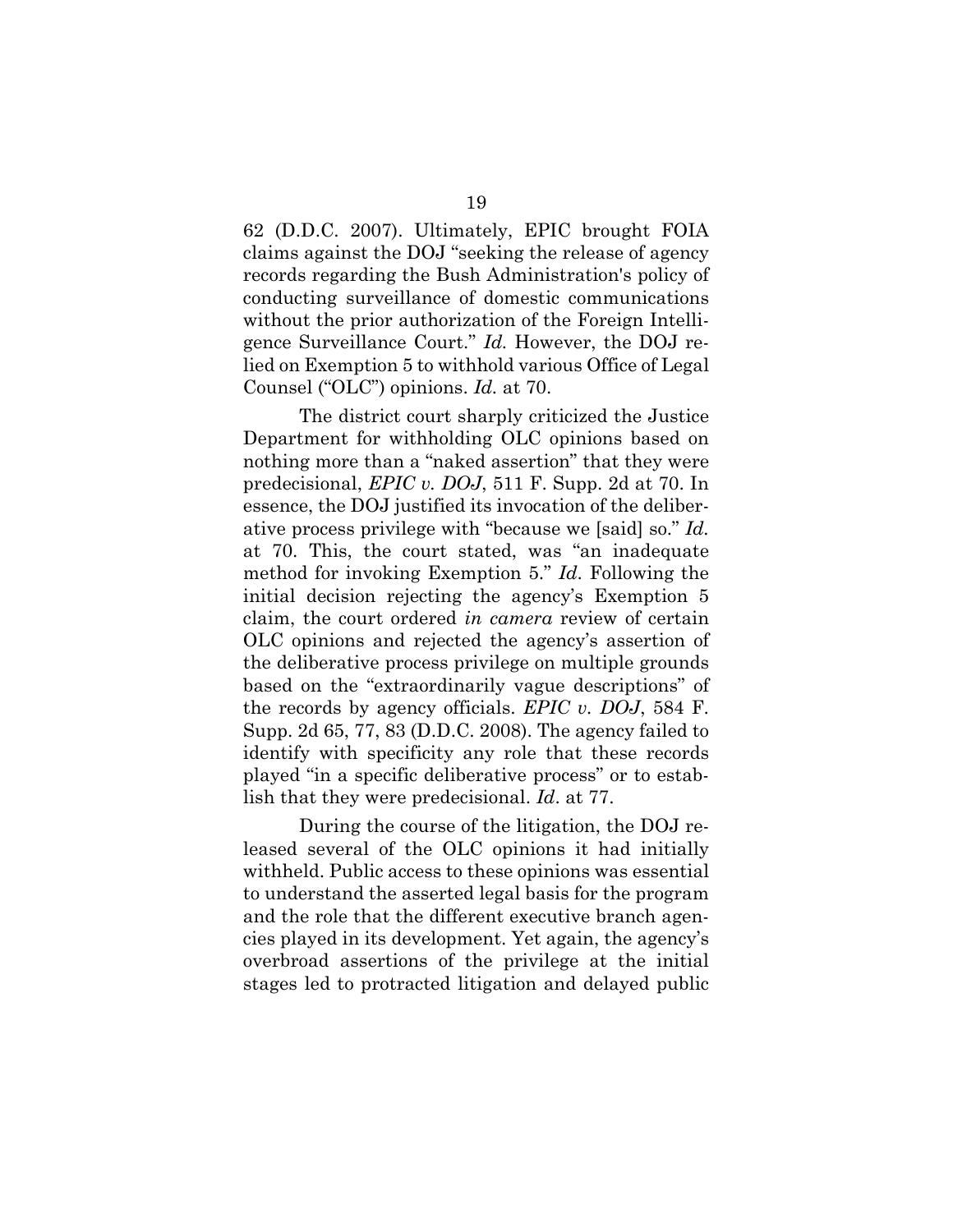oversight. EPIC has seen similarly vague and overbroad assertions of Exemption 5 in numerous cases, and this trend undermines open government and accountability.

#### **\* \* \***

Though the above cases typify EPIC's experience with overbroad agency assertions of the deliberative process privilege, they are not the only cases. In EPIC's experience, the problem is widespread.

If the Court adopts a broad reading of Exemption 5, it will reward agency efforts to withhold material from the public even though release would not actually harm the deliberative process. EPIC requests that the Court take the opposite approach. By recognizing the narrow scope of Exemption 5 and the deliberative process privilege, the Court will ensure that information reaches the public as Congress intended.